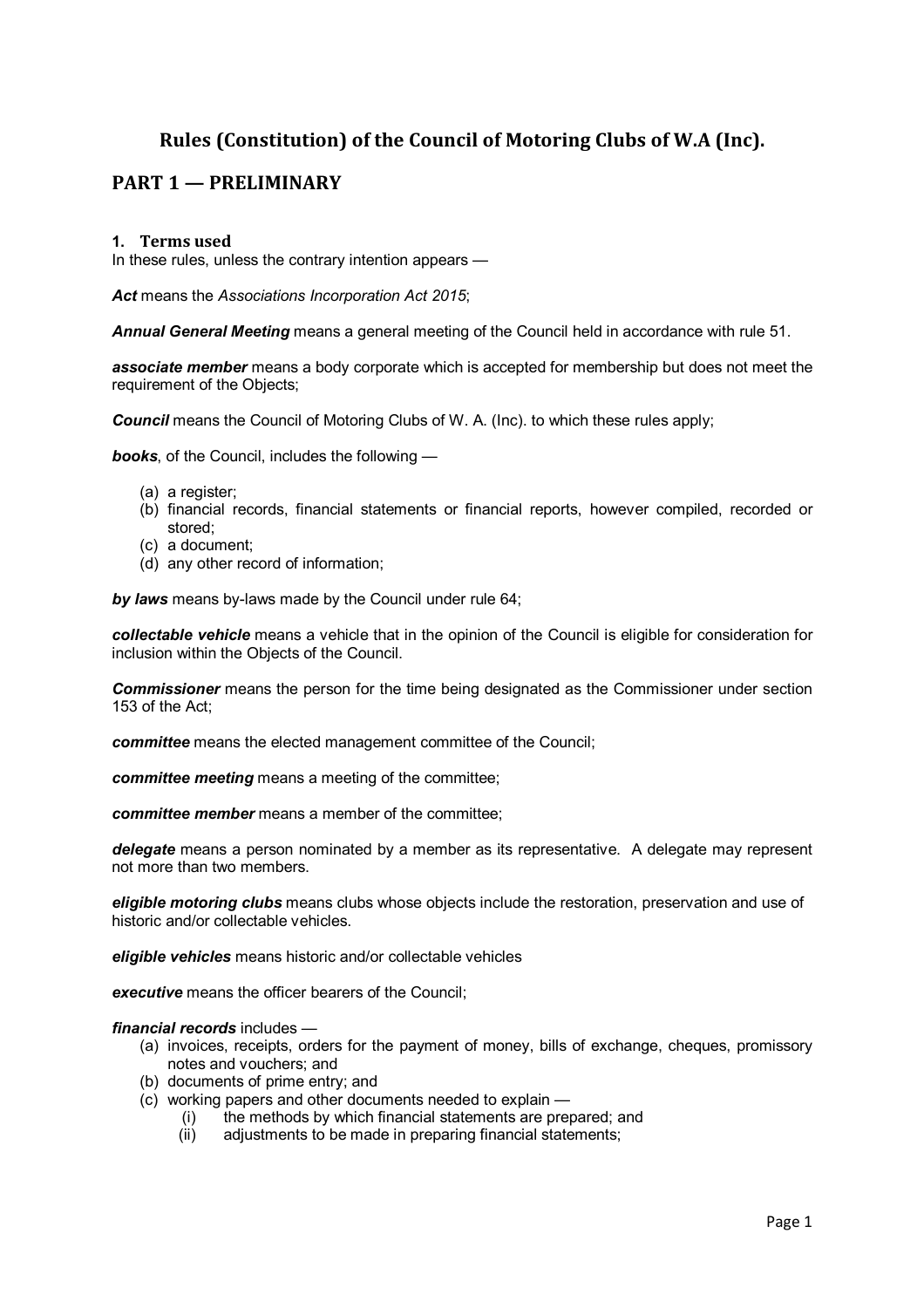*financial report*, of a tier 2 association or a tier 3 association, has the meaning given in section 63 of the Act;

*financial statements* means the financial statements in relation to the Council required under Part 5 Division 3 of the Act;

*financial year*, of the Council, has the meaning given in rule 3;

*general meeting*, of the Council, means a meeting of the Council that all members are entitled to receive notice of and to attend;

*historic vehicle* means a vehicle manufactured at least 25 years prior to the current date

*in writing* means a communication which is in hard copy or email.

*ineligible clubs* means motoring clubs whose objects do not include the restoration, preservation and use of historic and/or unique vehicles.

*member* means a motoring club as described in these Rules.

*motoring club* means any club or organisation with an interest in the restoration, preservation and use of eligible vehicles and/or in historic or sporting motoring including but not limited to cars, motor cycles, buses, trucks, tractors and military vehicles.

*ordinary committee member* means a committee member who is not an office holder of the Council under rule 28(4);

*register of members* means the register of members referred to in section 53 of the Act;

*rules* means these rules of the Council, as in force for the time being;

**secretary** means the committee member holding office as the secretary of the Council;

*special general meeting* means a general meeting of the Council other than the annual general meeting;

*special resolution* means a resolution passed by the members at a general meeting in accordance with section 51 of the Act;

**subcommittee** means a subcommittee appointed by the committee under rule 49(1)(a);

*tier 1 association* means an incorporated association to which section 64(1) of the Act applies;

*tier 2 association* means an incorporated association to which section 64(2) of the Act applies;

*tier 3 association* means an incorporated association to which section 64(3) of the Act applies;

*treasurer* means the committee member holding office as the treasurer of the Council.

#### **2. Objects of the Council**

2.1 To foster the restoration, preservation and use of eligible vehicles from Members.

2.2 To encourage the affiliation and closer relationship of Motoring Clubs in Western Australia.

.

2.3 To promote events in which Members can participate.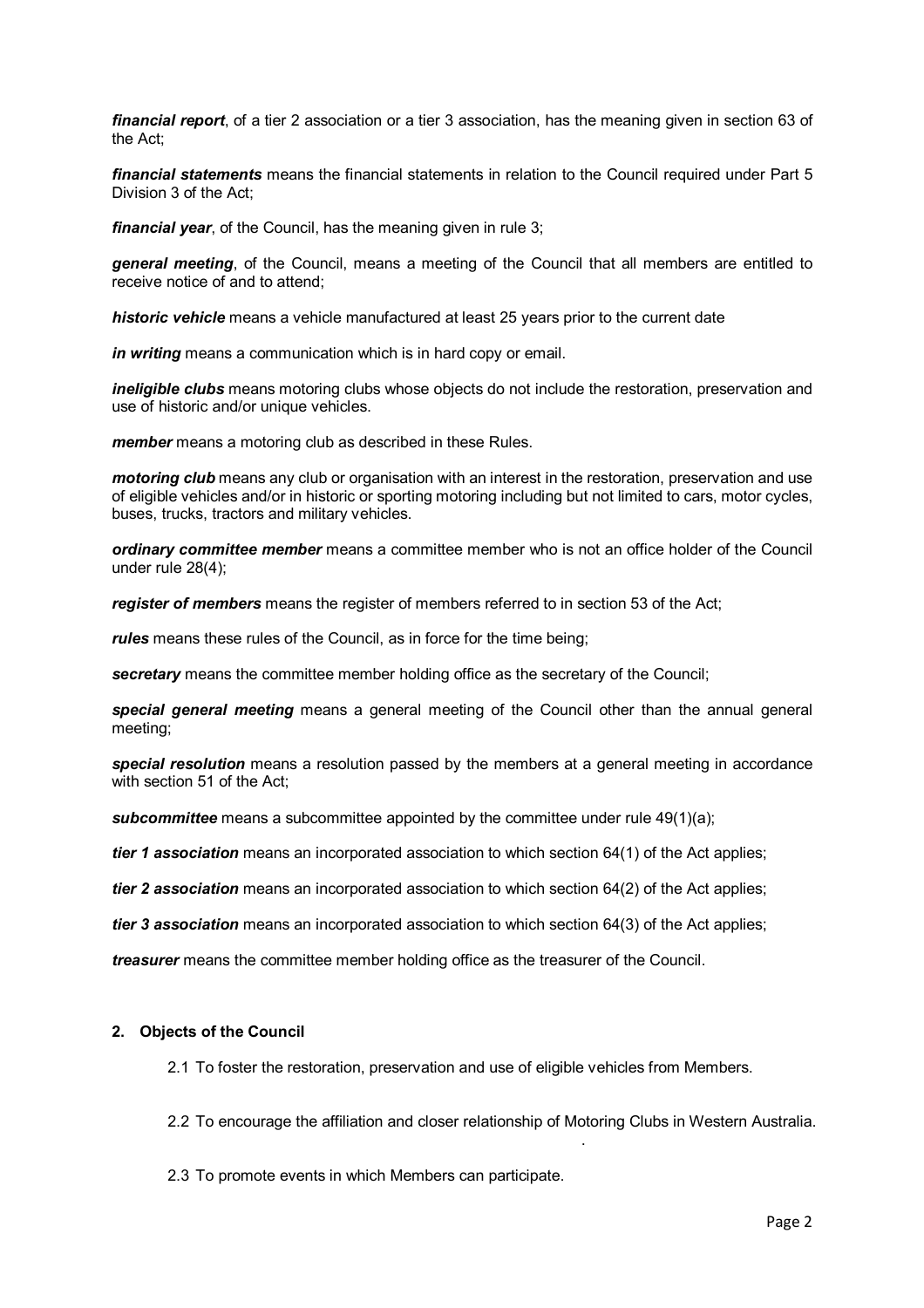- 2.4 To represent the common interests of Members in dealings with elected members of Parliament, regulatory bodies, companies, organisations or individuals.
- 2.5 To assist Member Clubs in their provision of appropriate Insurance Cover.
- 2.6 To disseminate and share information of interest to and assist with the provision of services that may be of benefit to Members.
- 2.7 To further promote the objects of the Council as detailed above there shall, where required, be constituted "Special Interest" sections of the Council.

#### **3. Financial year**

The financial year of the Council shall be from 1 July to 30 June inclusive.

## **PART 2 — ASSOCIATION TO BE NOT FOR PROFIT BODY**

#### **4. Not-for-profit body**

- (1) The property and income of the Council must be applied solely towards the promotion of the objects or purposes of the Council and no part of that property or income may be paid or otherwise distributed, directly or indirectly, to any member, except in good faith in the promotion of those objects or purposes.
- (2) A payment may be made to a member out of the funds of the Council only if it is authorised under subrule (3).
- (3) A payment to a member out of the funds of the Council is authorised if it is
	- (a) the payment in good faith to the member as reasonable remuneration for any services provided to the Council, or for goods supplied to the Council, in the ordinary course of business; or
	- (b) the payment of interest, on money borrowed by the Council from the member, at a rate not greater than the cash rate published from time to time by the Reserve Bank of Australia; or
	- (c) the payment of reasonable rent to the member for premises leased by the member to the Council; or
	- (d) the reimbursement of reasonable expenses properly incurred by the member on behalf of the Council.

## **Division 1 — Membership**

## **5. Eligibility for membership**

- (1) Membership shall be open only to eligible Incorporated motoring clubs, upon written application to the committee of the Council. Any Club which in the opinion of the committee fulfils the requirements of Section 2.1; 2.2; and 2.3 of this constitution shall be eligible to become a member of the Council.
- (2) A club which becomes an ordinary member of the Council shall be entitled to be represented by a maximum of two delegates with one vote only per club.
- (3) A person cannot be nominated as a delegate by more than two members.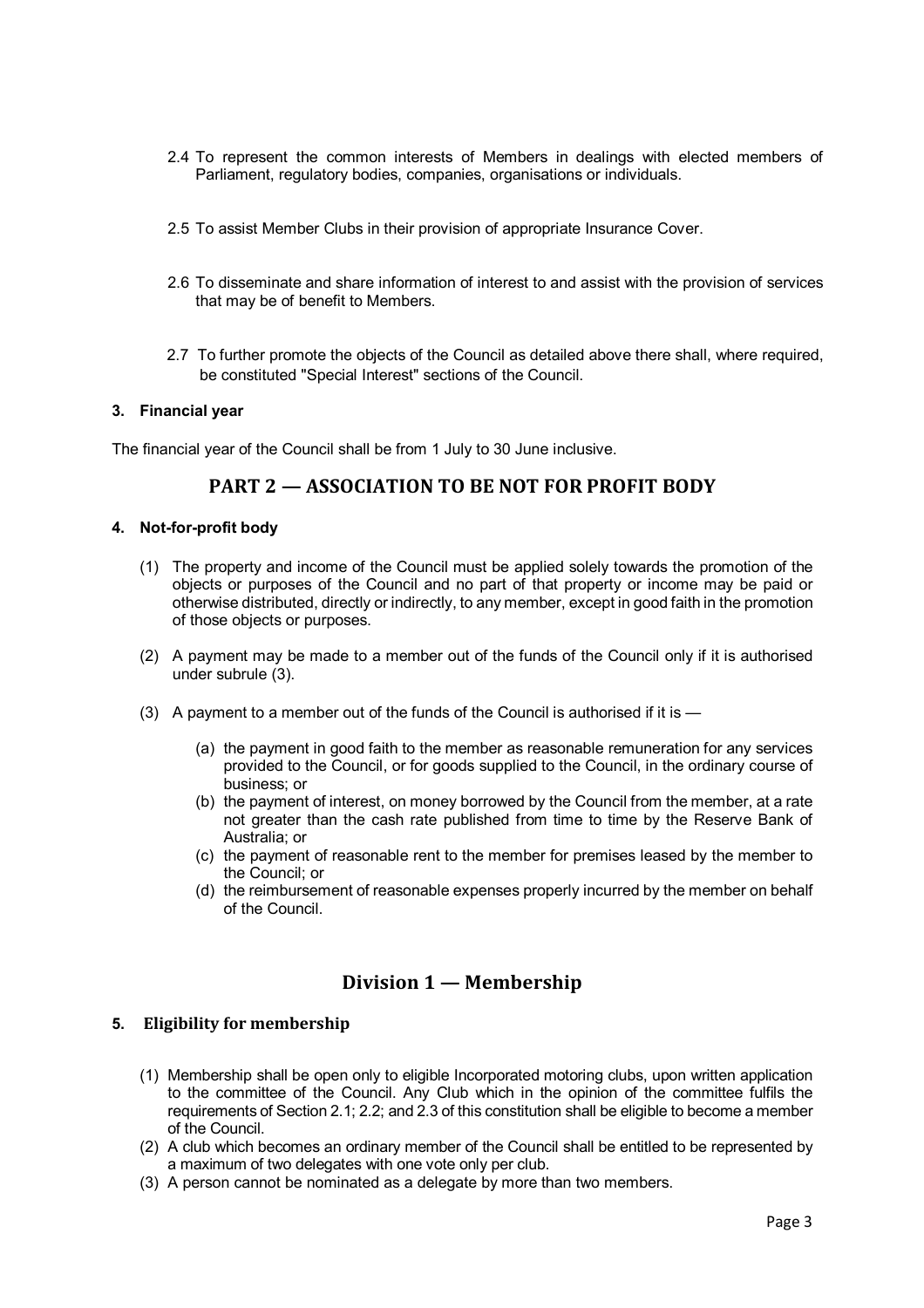(4) An incorporated organisation which in the opinion of the Committee supports some but not all of the Objects of the Council may be eligible for associate membership.

## **6. Applying for membership**

- (1) A body corporate that wishes to become a member must apply in writing to the Council.
- (2) The application must include a copy of the applicant's rules which clearly indicates the applicant meets the requirements of the Objects of the Council.
- (3) The applicant must specify in the application the class of membership, to which the application relates.

#### **7. Dealing with membership applications**

- (1) The committee must consider each application for membership of the Council and decide whether to accept or reject the application.
- (2) Subject to subrule (3), the committee must consider applications in the order in which they are received by the Council.
- (3) The committee may delay its consideration of an application if the committee considers that any matter relating to the application needs to be clarified by the applicant or that the applicant needs to provide further information in support of the application.
- (4) The committee must not accept an application unless the applicant
	- (a) is eligible under rule 5; and
	- (b) has applied under rule 6.
- (5) The committee may reject an application even if the applicant
	- (a) is eligible under rule 5; and
	- (b) has applied under rule 6.
- (6) The committee must notify the applicant of the committee's decision to accept or reject the application as soon as practicable after making the decision.
- (7) If the committee rejects the application, the committee is not required to give the applicant its reasons for doing so.

## **8. Becoming a member**

An applicant for membership of the Council becomes a member when —

- (a) the committee accepts the application; and
- (b) a general meeting of the Council confirms the committee decision; and
- (c) the applicant pays any membership fees payable to the Council under rule 13.

#### **9. Classes of membership**

- (1) The Council consists of members provided for under Rule 5.
- (2) An associate member may appoint delegates to attend general meetings of the Council but shall be ineligible to have voting rights or to have a position on the committee.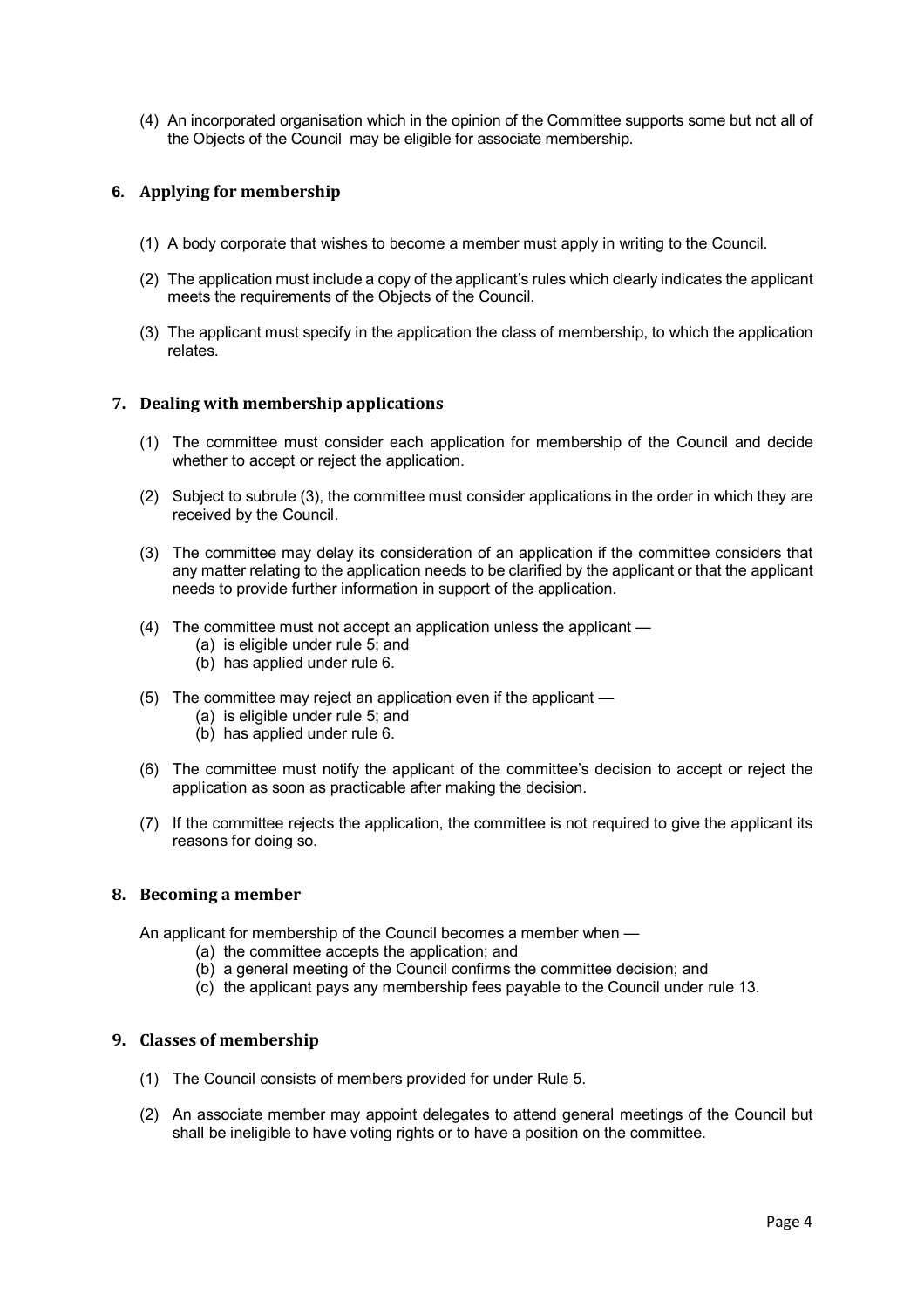#### **10. When membership ceases**

- (1) A motoring club ceases to be a member when any of the following takes place
	- (a) the organisation that is a member is wound up;
	- (b) the member resigns from the Council under rule 11;
	- (c) the motoring club is expelled from the Council under rule 16;
	- (d) the motoring club ceases to be a member under rule 13(4).
- (2) The secretary must keep a record, for at least one year after a motoring club ceases to be a member, of —
	- (a) the date on which the motoring club ceased to be a member; and
	- (b) the reason why the motoring club ceased to be a member.

#### **11. Resignation**

- (1) A member may resign from membership of the Council by giving written notice of the resignation to the secretary.
- (2) The resignation takes effect
	- (a) one month from when the secretary receives the notice; or
	- (b) if a later time is stated in the notice, at that later time.

(3) A motoring club which has resigned from membership of the Council remains liable for any fees that are owed to the Council (the *owed amount*) at the time of resignation.

(4) The owed amount may be recovered by the Council in a court of competent jurisdiction as a debt due to the Council.

## **12. Rights not transferable**

The rights of a member are not transferable and end when membership ceases.

## **Division 2 — M**e**mbership fees**

#### **13. Membership fees**

- (1) The committee must determine the entrance fee (if any) and the annual membership fee (if any) to be paid for membership of the Council.
- (2) The fees determined under subrule (1) may be different for different classes of membership.
- (3) A member must pay the annual membership fee to the treasurer, or another person authorised by the committee to accept payments, by the date (the *due date*) determined by the committee.
- (4) If a member has not paid the annual membership fee within the period of 3 months after the due date, the member ceases to be a member on the expiry of that period.
- (5) If a motoring club who has ceased to be a member under subrule (4) offers to pay the annual membership fee after the period referred to in that subrule has expired -
	- (a) the committee may, at its discretion, accept that payment; and
	- (b) if the payment is accepted, the motoring club's membership is reinstated from the date the payment is accepted.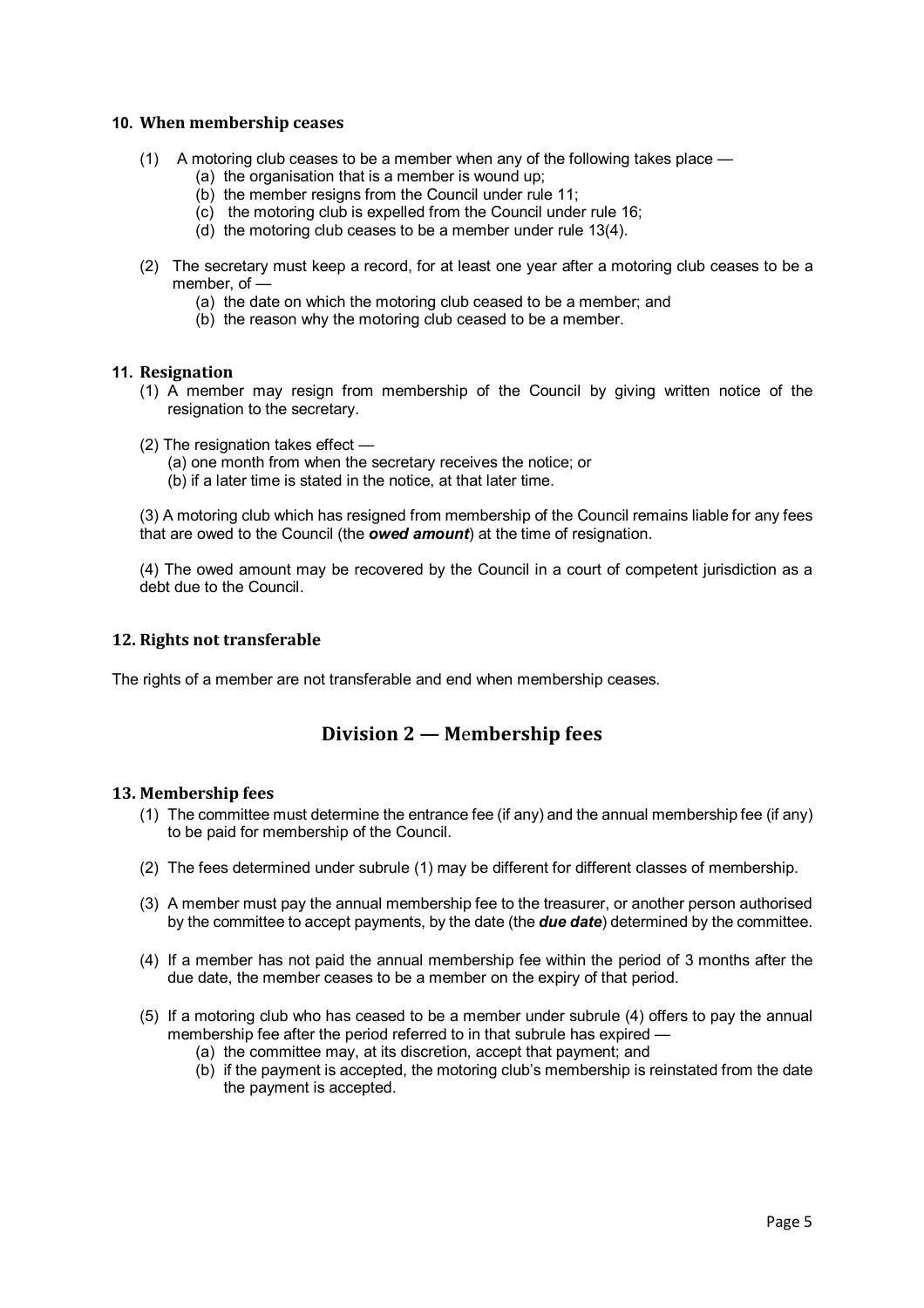# **Division 3 — Register of members**

## **14. Register of members**

- (1) The secretary, or another person authorised by the committee, is responsible for the requirements imposed on the Council under section 53 of the Act to maintain the register of members and record in that register any change in the membership of the Council.
- (2) In addition to the matters referred to in section 53(2) of the Act, the register of members must include the class of membership (if applicable) to which each member belongs and the date on which each member becomes a member.
- (3) The register of members must be kept at the secretary's place of residence, or at another place determined by the committee.
- (4) A member who wishes to inspect the register of members must contact the secretary to make the necessary arrangements.
- $(5)$  If
	- (a) a member inspecting the register of members wishes to make a copy of, or take an extract from, the register under section 54(2) of the Act; or
	- (b) a member makes a written request under section 56(1) of the Act to be provided with a copy of the register of members,

the committee may require the member to provide a statutory declaration setting out the purpose for which the copy or extract is required and declaring that the purpose is connected with the affairs of the Council.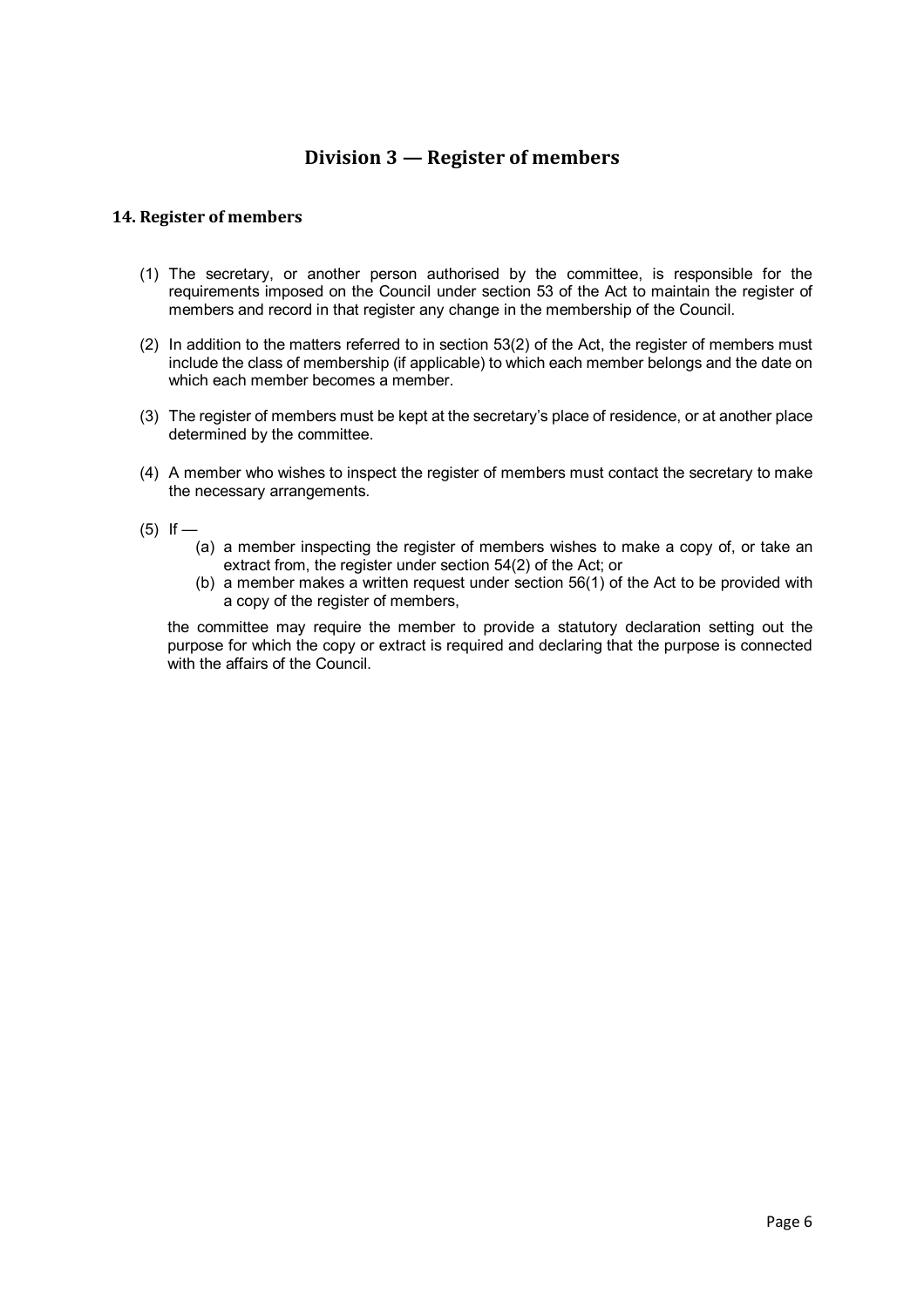## **PART 4 — DISCIPLINARY ACTION, DISPUTES AND MEDIATION**

# **Division 1 — Term used**

## **15. Term used: member**

In this Part —

*member,* in relation to a member who is expelled from the Council, includes former member.

## **Division 2 — Disciplinary action**

#### **16. Suspension or expulsion**

- (1) The committee may decide to suspend a member's membership or to expel a member from the Council if —
	- (a) the member contravenes any of these rules; or
	- (b) the member acts detrimentally to the interests of the Council.
- (2) The secretary must give the member written notice of the proposed suspension or expulsion at least 30 days before the committee meeting at which the proposal is to be considered by the committee.
- (3) The notice given to the member must state
	- (a) when and where the committee meeting is to be held; and
	- (b) the grounds on which the proposed suspension or expulsion is based; and
	- (c) that the member's representative may attend the meeting and will be given a reasonable opportunity to make written or oral (or both written and oral) submissions to the committee about the proposed suspension or expulsion;
- (4) At the committee meeting, the committee must
	- (a) give the member's representative, a reasonable opportunity to make written or oral (or both written and oral) submissions to the committee about the proposed suspension or expulsion; and
	- (b) give due consideration to any submissions so made; and
	- (c) decide
		- (i) whether or not to suspend the member's membership and, if the decision is to suspend the membership, the period of suspension; or
		- (ii) whether or not to expel the member from the Council.
- (5) A decision of the committee to suspend the member's membership or to expel the member from the Council takes immediate effect.
- (6) The committee must give the member written notice of the committee's decision, and the reasons for the decision, within 7 days after the committee meeting at which the decision is made.
- (7) A member whose membership is suspended or who is expelled from the Council may, within 14 days after receiving notice of the Committee's decision under subrule (6), give written notice to the secretary requesting the appointment of a mediator under rule 23.
- (8) If notice is given under subrule (7), the member who gives the notice and the committee are the parties to the mediation.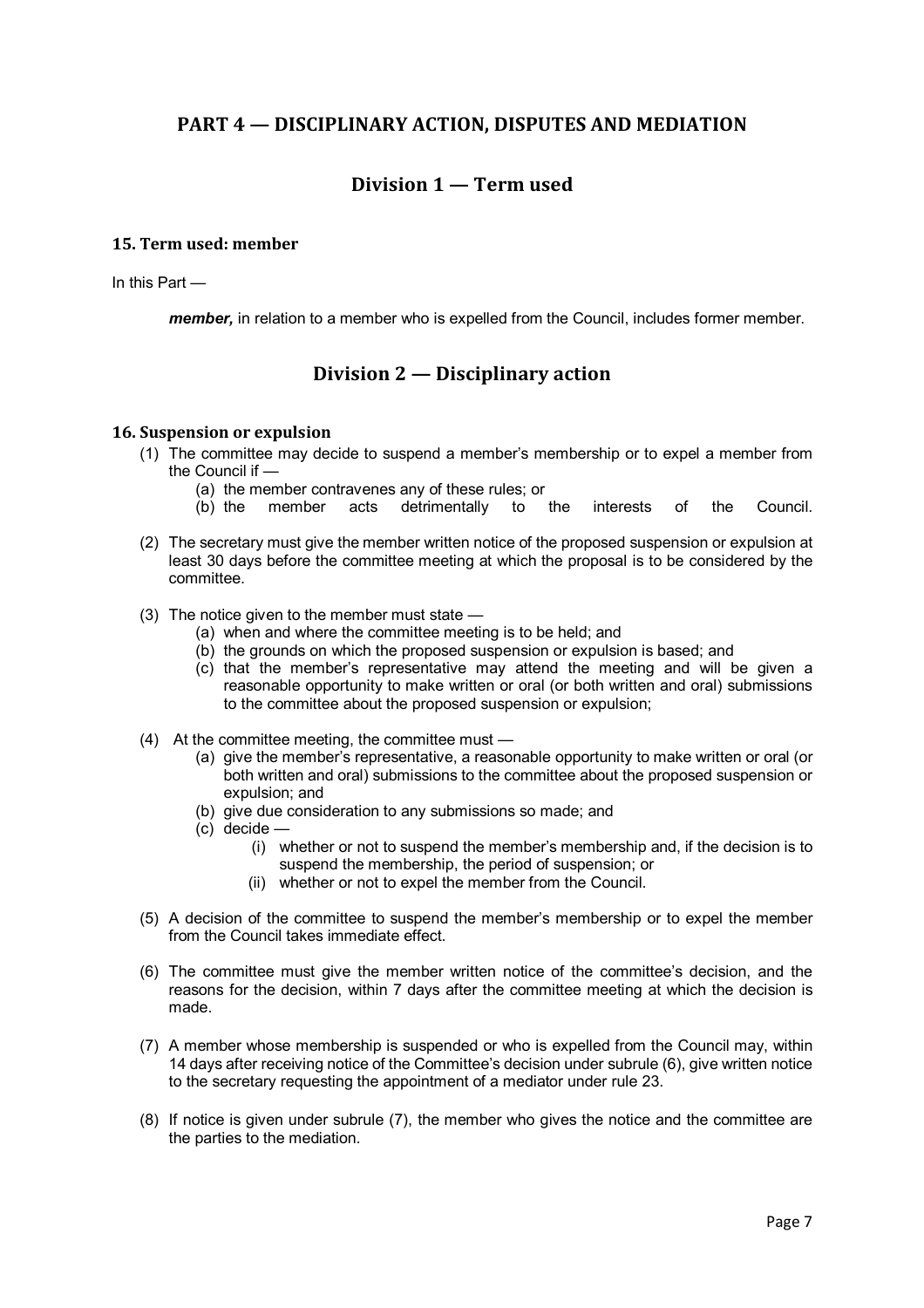## **17. Consequences of suspension**

- (1) During the period a member's membership is suspended, the member
	- (a) loses any rights (including voting rights) arising as a result of membership; and
	- (b) is not entitled to a refund, rebate, relief or credit for membership fees paid, or payable, to the Council.
- (2) When a member's membership is suspended, the secretary must record in the register of members —
	- (a) that the member's membership is suspended; and
	- (b) the date on which the suspension takes effect; and
	- (c) the period of the suspension.
- (3) When the period of the suspension ends, the secretary must record in the register of members that the member's membership is no longer suspended.

# **Division 3 — Resolving disputes**

## **18. Terms used**

In this Division —

*grievance procedure* means the procedures set out in this Division;

## *party to a dispute* includes a motoring club –

- (a) who is a party to the dispute; and
- (b) who ceases to be a member within 6 months before the dispute has come to the attention of each party to the dispute.

## **19. Application of Division**

The procedure set out in this Division (the grievance procedure) applies to disputes —

- (a) between members; or
- (b) between one or more members and the Council.

#### **20. Parties to attempt to resolve dispute**

The parties to a dispute must attempt to resolve the dispute between themselves within 14 days after the dispute has come to the attention of each party.

#### **21. How grievance procedure is started**

- (1) If the parties to a dispute are unable to resolve the dispute between themselves within the time required by rule 19, any party to the dispute may start the grievance procedure by giving written notice to the secretary of —
	- (a) the parties to the dispute; and
	- (b) the matters that are the subject of the dispute.
- (2) Within 28 days after the secretary is given the notice, a committee meeting must be convened to consider and determine the dispute.
- (3) The secretary must give each party to the dispute written notice of the committee meeting at which the dispute is to be considered and determined at least 7 days before the meeting is held.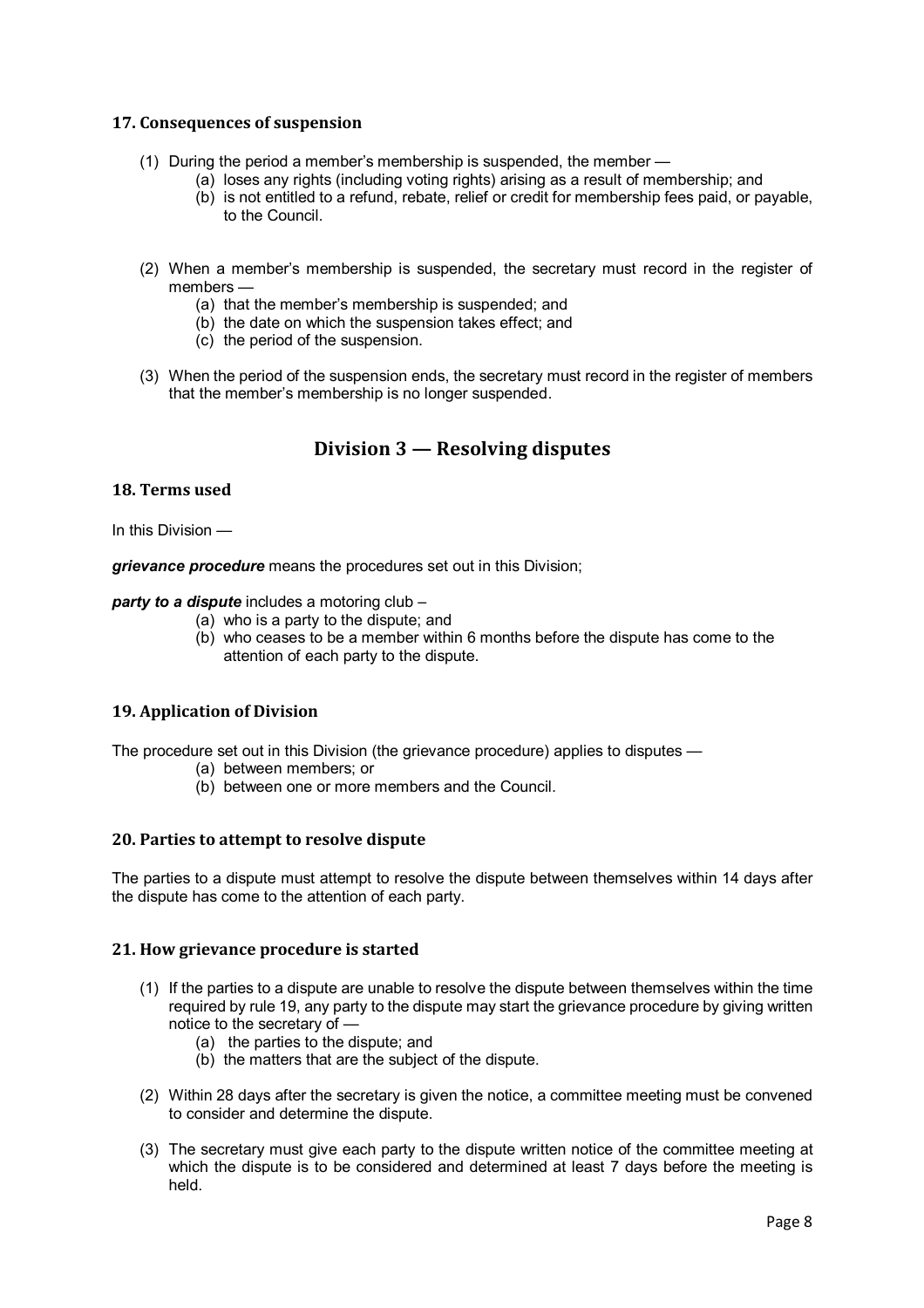- (4) The notice given to each party to the dispute must state
	- (a) when and where the committee meeting is to be held; and
	- (b) that the party, or the party's representative, may attend the meeting and will be given a reasonable opportunity to make written or oral (or both written and oral) submissions to the committee about the dispute.

 $(5)$  If —

- (a) the dispute is between one or more members and the Council; and
- (b) any party to the dispute gives written notice to the secretary stating that the party
	- (i) does not agree to the dispute being determined by the committee; and
	- (ii) requests the appointment of a mediator under rule 23,

the committee must not determine the dispute.

#### **22. Determination of dispute by committee**

- (1) At the committee meeting at which a dispute is to be considered and determined, the committee must —
	- (a) give each party to the dispute, or the party's representative, a reasonable opportunity to make written or oral (or both written and oral) submissions to the committee about the dispute; and
	- (b) give due consideration to any submissions so made; and
	- (c) determine the dispute.
- (2) The committee must give each party to the dispute written notice of the committee's determination, and the reasons for the determination, within 7 days after the committee meeting at which the determination is made.
- (3) A party to the dispute may, within 14 days after receiving notice of the committee's determination under subrule (1)(c), give written notice to the secretary requesting the appointment of a mediator under rule 23.
- (4) If notice is given under subrule (3), each party to the dispute is a party to the mediation.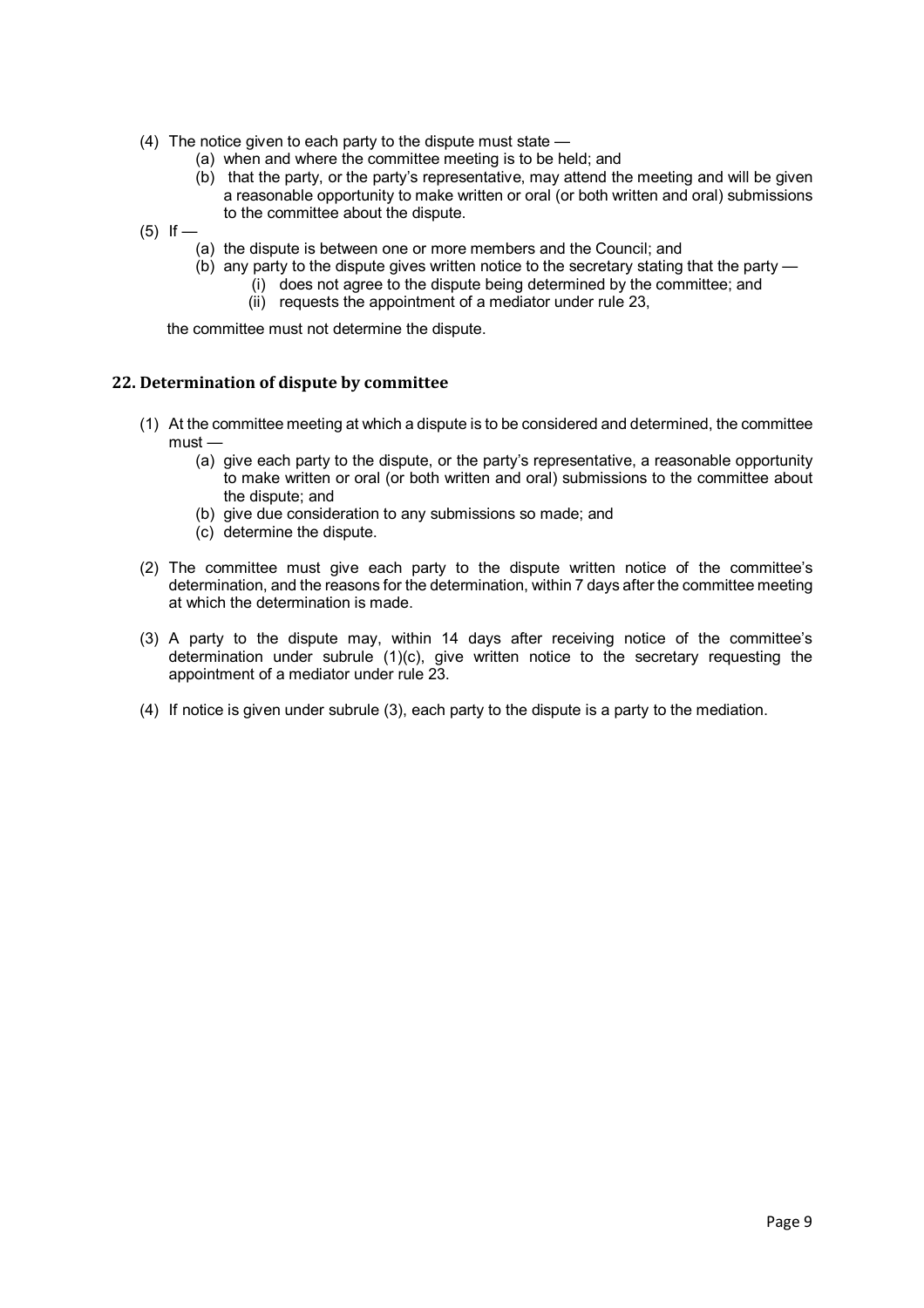# **Division 4 — Mediation**

## **23. Application of Division**

- (1) This Division applies if written notice has been given to the secretary requesting the appointment of a mediator —
	- (a) by a member under rule 15(7); or
	- (b) by a party to a dispute under rule  $20(5)(b)(ii)$  or  $21(3)$ .
- (2) If this Division applies, a mediator must be chosen or appointed under rule 23.

## **24. Appointment of mediator**

- (1) The mediator must be a person chosen
	- (a) if the appointment of a mediator was requested by a member under rule  $15(7) -$  by agreement between the Member and the committee; or
	- (b) if the appointment of a mediator was requested by a party to a dispute under rule  $20(5)(b)(ii)$  or  $21(3)$  — by agreement between the parties to the dispute.
- (2) If there is no agreement for the purposes of subrule (1)(a) or (b), then, subject to subrules (3) and (4), the committee must appoint the mediator.
- (3) The person appointed as mediator by the committee must be a person who acts as a mediator for another not-for-profit body, such as a community legal centre, if the appointment of a mediator was requested by —
	- (a) a member under rule 15(7); or
	- $(b)$  a party to a dispute under rule 20(5)(b)(ii); or
	- (c) a party to a dispute under rule 21(3) and the dispute is between one or more members and the Council.
- (4) The person appointed as mediator by the committee may be a member or former member of the Council but must not —
	- (a) have a personal interest in the matter that is the subject of the mediation; or
	- (b) be biased in favour of or against any party to the mediation.

#### **25. Mediation process**

- (1) The parties to the mediation must attempt in good faith to settle the matter that is the subject of the mediation.
- (2) Each party to the mediation must give the mediator a written statement of the issues that need to be considered at the mediation at least 5 days before the mediation takes place.
- (3) In conducting the mediation, the mediator must
	- (a) give each party to the mediation every opportunity to be heard; and
	- (b) allow each party to the mediation to give due consideration to any written statement given by another party; and
	- (c) ensure that natural justice is given to the parties to the mediation throughout the mediation process.
- (4) The mediator cannot determine the matter that is the subject of the mediation.
- (5) The mediation must be confidential, and any information given at the mediation cannot be used in any other proceedings that take place in relation to the matter that is the subject of the mediation.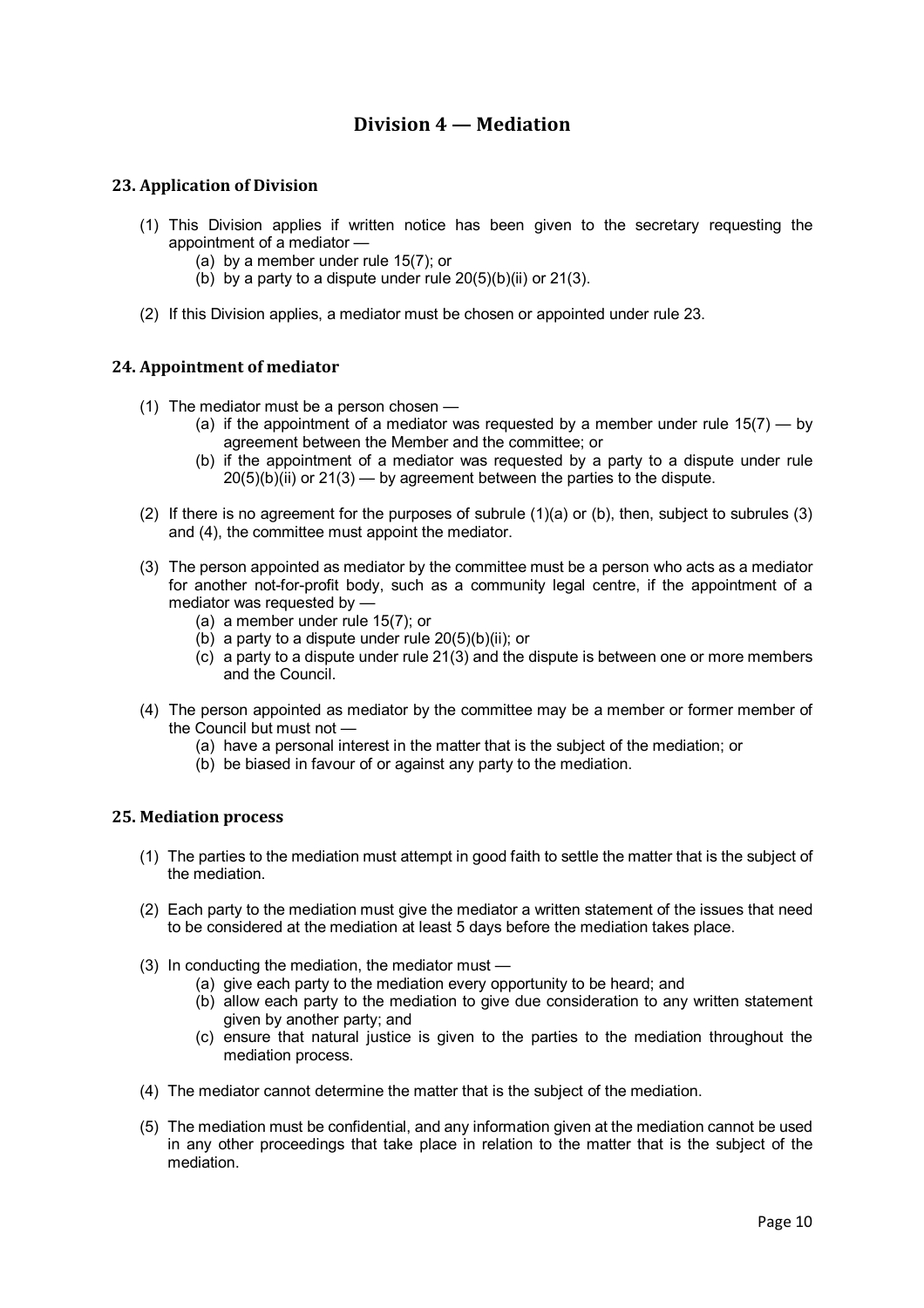(6) The costs of the mediation are to be paid by the party or parties to the mediation that requested the appointment of the mediator.

## **26. If mediation results in decision to suspend or expel being revoked**

- $If -$
- (a) mediation takes place because a member whose membership is suspended or who is expelled from the Council gives notice under rule 15(7); and
- (b) as the result of the mediation, the decision to suspend the member's membership or expel the member is revoked,

that revocation does not affect the validity of any decision made at a committee meeting or general meeting during the period of suspension or expulsion.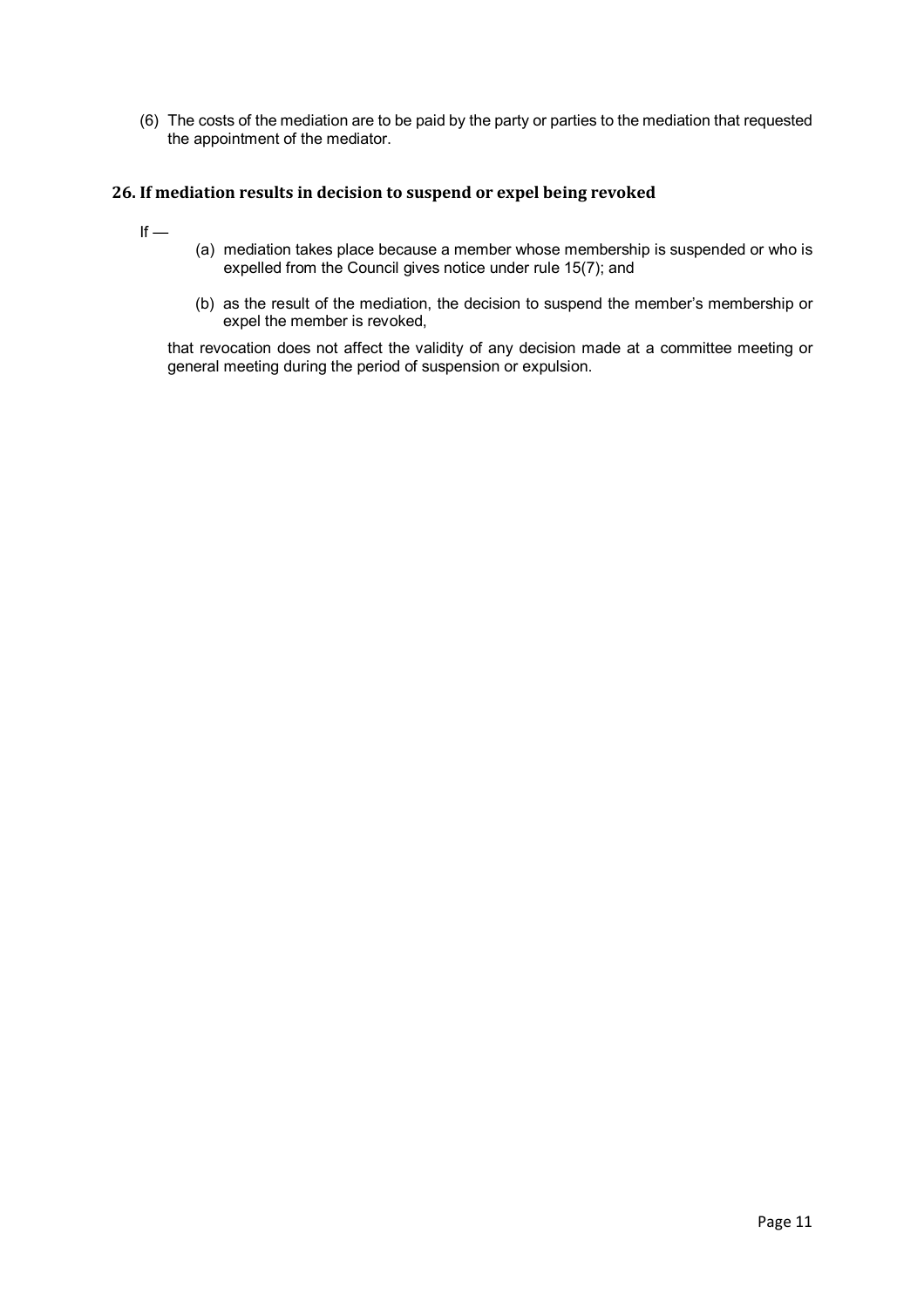# **PART 5 — COMMITTEE**

## **Division 1 — Powers of Committee**

## **27. Committee**

- (1) The committee members are the persons who, as the management committee of the Council, have the power to manage the affairs of the Council.
- (2) Subject to the Act, these rules, the by-laws (if any) and any resolution passed at a general meeting, the committee has power to do all things necessary or convenient to be done for the proper management of the affairs of the Council.
- (3) The committee must take all reasonable steps to ensure that the Council complies with the Act, these rules and the by-laws (if any).

# **Division 2 — Composition of Committee and duties of members**

## **28. Committee members**

- (1) The committee members consist of
	- (a) the office holders of the Council;
	- (b) the immediate past president;
	- (c) the chairperson of the classic car show sub-committee (or nominee);
	- (d) at least two ordinary committee members and no more than 6 ordinary committee members.
- (2) The following are the office holders of the Council
	- (a) the president;
	- (b) the vice-president;
	- (c) the secretary;
	- (d) the treasurer.
- (3) A person may be a committee member if the person is the delegate of a member or a person detailed in sub-rule 1 (b); 1(c).
- (4) A person must not hold 2 or more of the offices mentioned in sub-rule (2) at the same time.

## **29. President**

- (1) It is the duty of the president to consult with the secretary regarding the business to be conducted at each committee meeting and general meeting.
- (2) The president has the powers and duties relating to convening and presiding at committee meetings and presiding at general meetings provided for in these rules.
- (3) The president shall have the following duties and responsibility which, where appropriate, shall be shared by the vice-president:
	- a. To promote the objects of the Council as set out in these Rules;
	- b. To attend all meetings of the Council if available;
	- c. To preside at all General Meetings of the Council;
	- d. To represent the Council and speak for the Council in a responsible manner accountable to the Council;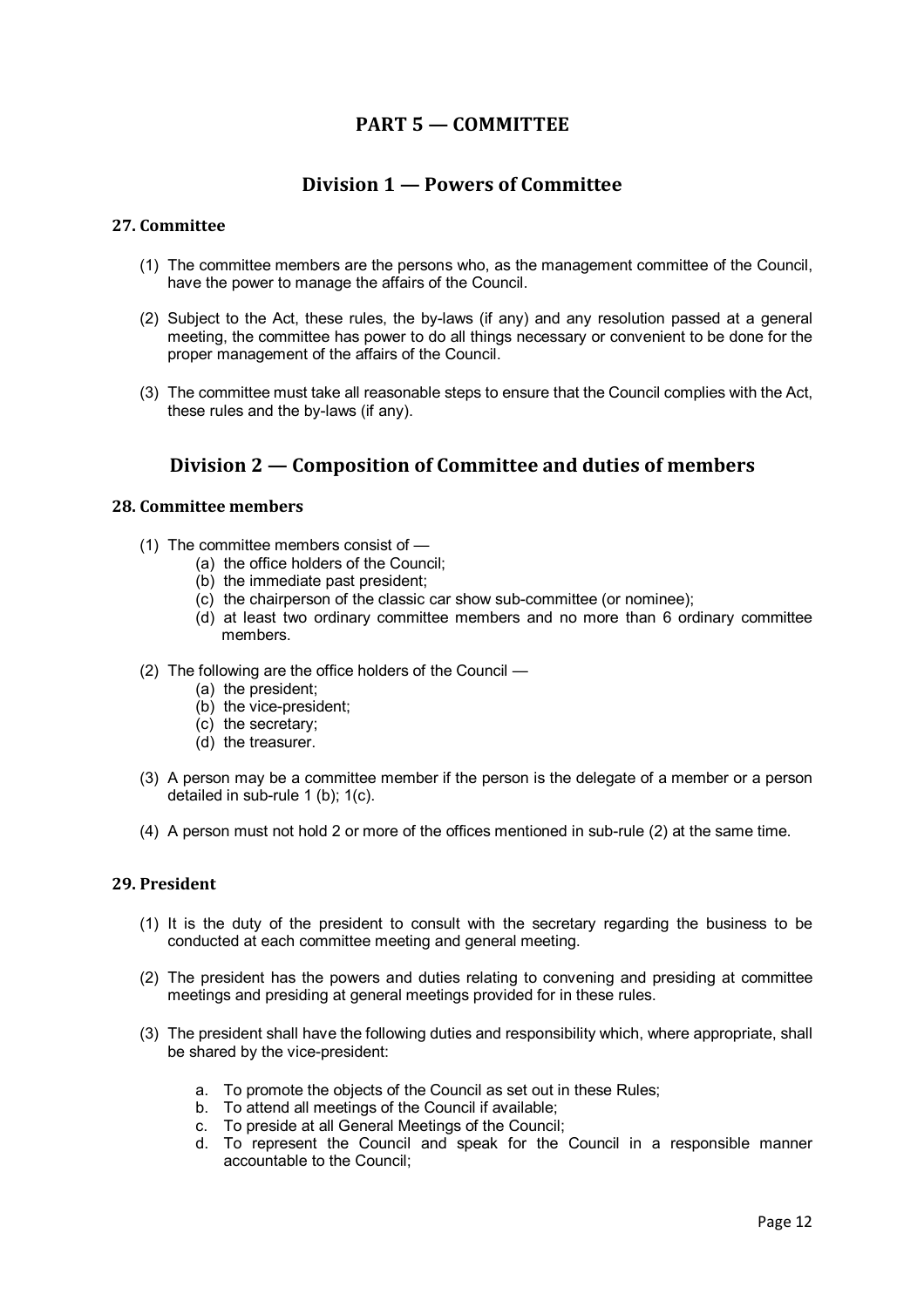- e. To promote goodwill and friendly co-operation with people and organisations which have similar aims and objectives;
- f. To sign documents in the name of the Council and act with others as a signatory to letters and cheques in the name of the Council;
- g. To deliver the president's address at the Annual General meeting incorporating appropriate philosophy, policies and aims for the future of the Council; and
- h. To be ex officio member of all committees.

#### **30. Secretary**

The Secretary has the following duties —

- (a) dealing with the Council's correspondence;
- (b) consulting with the president regarding the business to be conducted at each committee meeting and general meeting;
- (c) preparing the notices required for meetings and for the business to be conducted at meetings;
- (d) unless another member is authorised by the committee to do so, maintaining on behalf of the Council the register of members, and recording in the register any changes in the membership, as required under section 53(1) of the Act;
- (e) maintaining on behalf of the Council an up-to-date copy of these rules, as required under section 35(1) of the Act;
- (f) unless another member is authorised by the committee to do so, maintaining on behalf of the Council a record of committee members and other persons authorised to act on behalf of the Council, as required under section 58(2) of the Act;
- (g) ensuring the safe custody of the books of the Council, other than the financial records, financial statements and financial reports, as applicable to the Council;
- (h) maintaining full and accurate minutes of committee meetings and general meetings;
- (i) carrying out any other duty given to the secretary under these rules or by the committee.

#### **31. Treasurer**

The treasurer has the following duties —

- (a) ensuring that any amounts payable to the Council are collected and issuing receipts for those amounts in the Council's name;
- (b) ensuring that any amounts paid to the Council are credited to the appropriate account of the Council, as directed by the committee;
- (c) ensuring that any payments to be made by the Council that have been authorised by the committee or at a general meeting are made on time;
- (d) ensuring that the Council complies with the relevant requirements of Part 5 of the Act;
- (e) ensuring the safe custody of the Council's financial records, financial statements and financial reports, as applicable to the Council;
- (f) coordinating the preparation of the Council's financial report before its submission to the Council's annual general meeting;
- (g) providing any assistance required by an auditor or reviewer conducting an audit or review of the Council's financial statements or financial report under Part 5 Division 5 of the Act;
- (h) carrying out any other duty given to the treasurer under these rules or by the committee.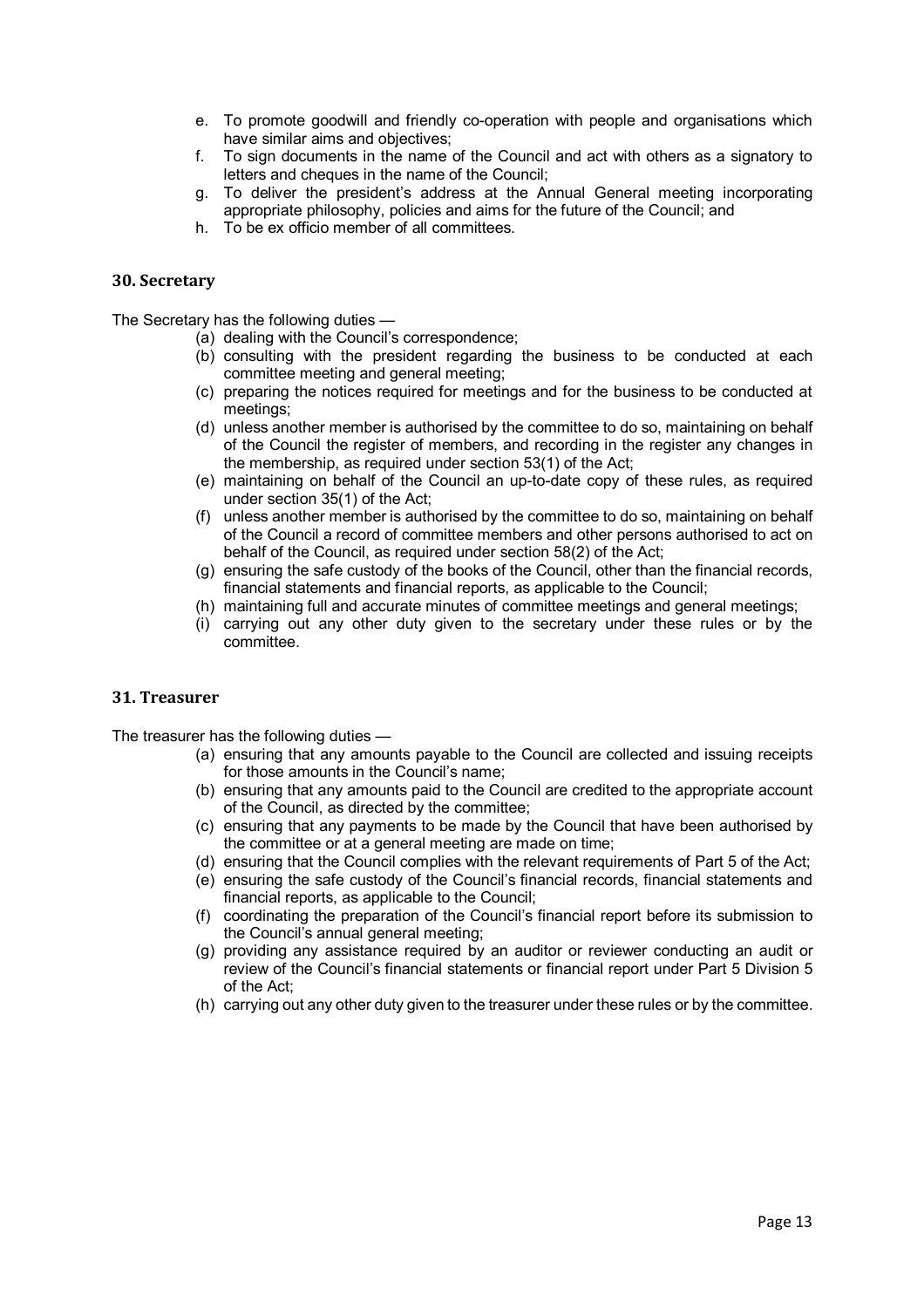# **Division 3 — Election of committee members and tenure of office**

## **32. How members become Committee members**

A delegate becomes a committee member if the delegate —

- (a) is elected to the committee at the annual general meeting; or
- (b) is appointed to the committee by the committee to fill a casual vacancy under rule 38.

## **33. Nomination of committ**e**e members**

- (1) At least 28 days before an annual general meeting, the secretary must send written notice to all the members —
	- (a) calling for nominations for election to the committee; and
	- (b) stating the date by which nominations must be received by the secretary to comply with subrule (2).
- (2) A member who wishes its delegate to be considered for election to the committee at the annual general meeting must nominate for election by sending written notice of the nomination to the secretary at least 14 days before the annual general meeting.
- (3) The written notice must include a statement by a delegate of another member in support of the nomination.
- (4) A delegate of a member may nominate for one specified position of office holder of the Council or to be an ordinary committee member.
- (5) A nomination which does not comply with this rule is not eligible for election to the committee unless the nomination is made under rule 34(2) or 35 (3)(b).

## **34. Election of office holders**

- (1) At the annual general meeting, a separate election must be held for each position of office holder of the Council.
- (2) If there is no nomination from delegates of full members for a position, the chairperson of the meeting may call for nominations from the delegates at the meeting.
- (3) If only one delegate has nominated for a position, the chairperson of the meeting must declare the delegate elected to the position.
- (4) If more than one delegate has nominated for a position, the delegates of members at the meeting must vote in accordance with procedures that have been determined by the committee to decide who is to be elected to the position.
- (5) Each delegate with voting rights present at the meeting may vote for one nomination which has nominated for the position.
- (6) A delegate who has been nominated for the position may vote for himself or herself.
- (7) On the delegate's election, the new president of the Council may take over as the chairperson of the meeting.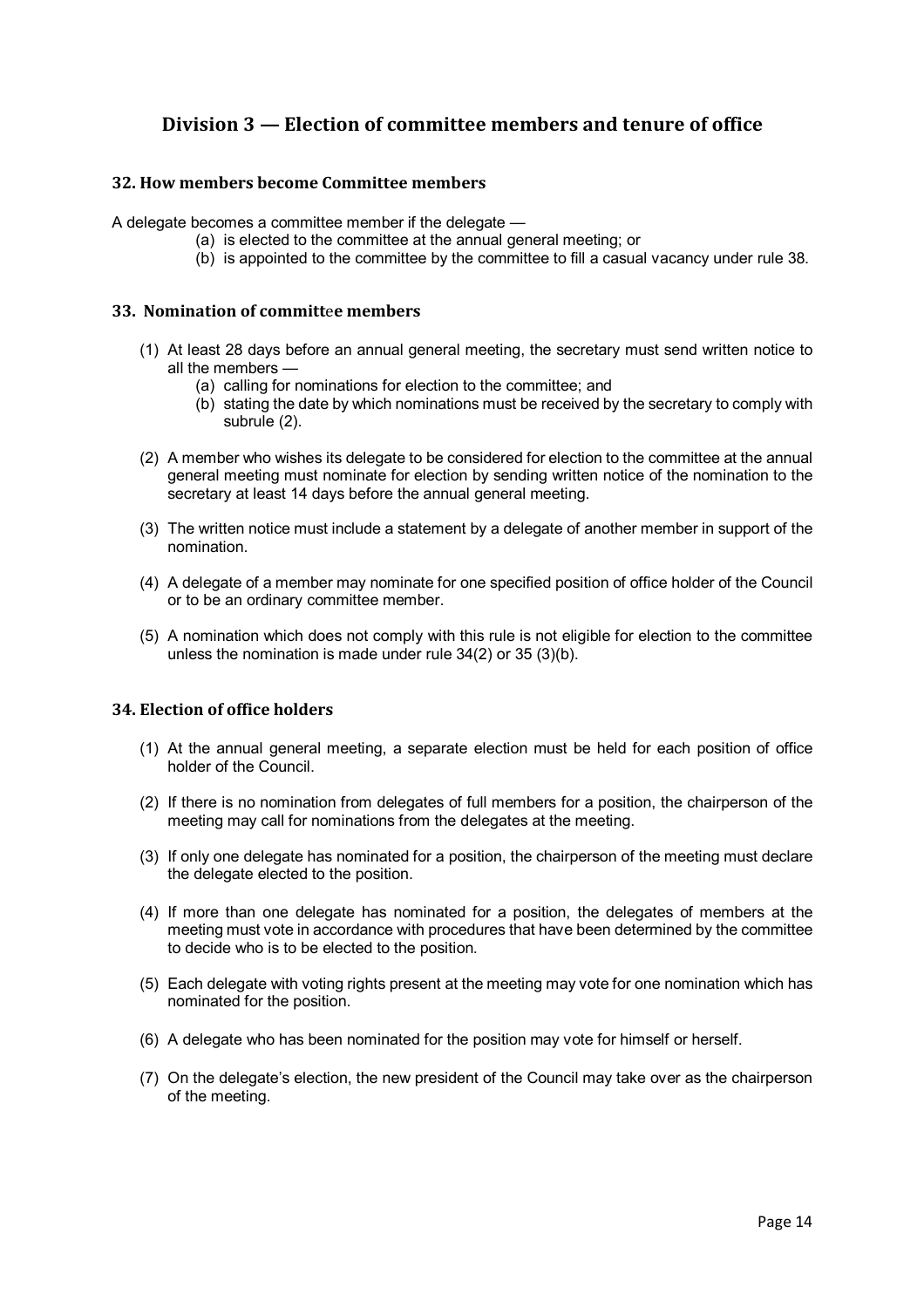## **35. Election of ordinary committee members**

- (1) At the annual general meeting, the Council must decide by resolution the ordinary committee members to hold office for the next year.
- (2) The number of ordinary committee members is not to exceed six (6) members.
- (3) If the number of members nominating for the position of ordinary committee member is not greater than the number to be elected, the chairperson of the meeting —
	- (a) must declare each of those delegates to be elected to the position; and
	- (b) may call for further nominations from the ordinary delegates at the meeting to fill any positions remaining unfilled after the elections under paragraph (a).
- $(4)$  If
	- (a) the number of delegates nominating for the position of ordinary committee member is greater than the number to be elected; or
	- (b) the number of delegates nominating under subrule (2) is greater than the number of positions remaining unfilled, the delegates with voting rights at the meeting must vote in accordance with procedures that have been determined by the committee to decide the delegates who are to be elected to the position of ordinary committee member.
- (5) A delegate who has nominated for the position of ordinary committee member may vote in accordance with that nomination.

## **36. Term of office**

- (1) The terms of office of an officer of the Council is
	- (a) president two years
	- (b) Immediate past president one year
	- (c) secretary two years
	- (d) treasurer two years
- (2) The term of office of an ordinary committee member begins when the member
	- (a) is elected at an annual general meeting or under subrule 36(3)(b);
		- (b) is appointed to fill a casual vacancy under rule 38.
- (3) Subject to rule 37, an ordinary committee member holds office until the positions on the committee are declared vacant at the next annual general meeting.
- (4) Any officer or ordinary committee member may be re-elected.

## **37. Resignation and removal from office**

- (1) A committee member may resign from the committee by written notice given to the secretary or, if the resigning member is the secretary, given to the chairperson.
- (2) The resignation takes effect
	- (a) when the notice is received by the secretary or chairperson; or
	- (b) if a later time is stated in the notice, at the later time.
- (3) At a general meeting, the Council may by resolution
	- (a) remove a committee member from office; and
	- (b) elect a member who is eligible under rule 28(4) to fill the vacant position.
- (4) A committee member who is the subject of a proposed resolution under subrule (3)(a) may make written representations (of a reasonable length) to the secretary or chairperson and may ask that the representations be provided to the members.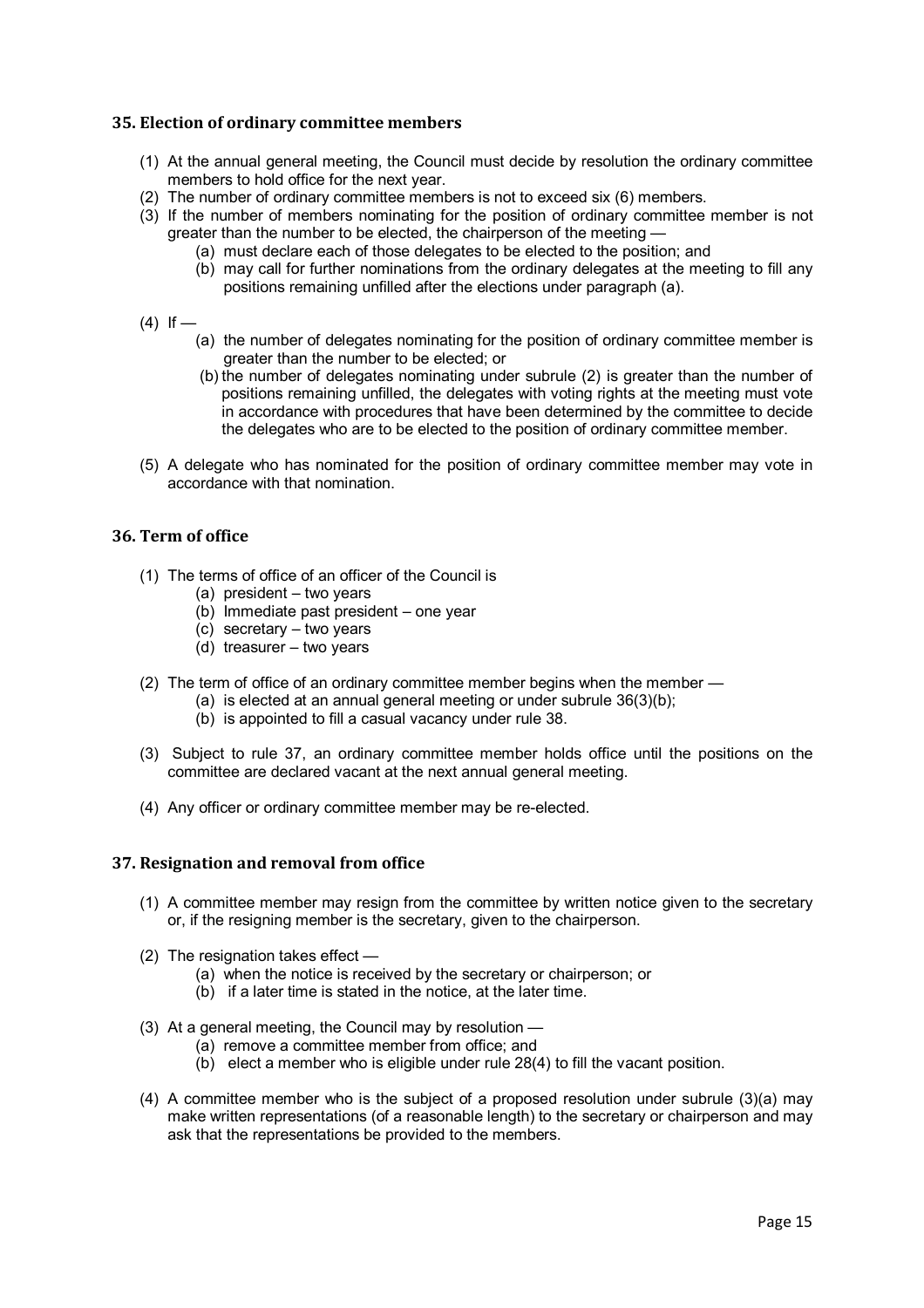(5) The secretary or chairperson may give a copy of the representations to each member or, if they are not so given, the committee member may require them to be read out at the general meeting at which the resolution is to be considered.

## **38. When membership of committee ceases**

A delegate ceases to be a committee member if the delegate —

- (a) dies or otherwise ceases to represent a member; or
- (b) resigns from the committee or is removed from office under rule 37; or
- (c) becomes ineligible to accept an appointment or act as a committee member under section 39 of the Act;
- (d) becomes permanently unable to act as a committee member because of a mental or physical disability; or
- (e) fails to attend 3 consecutive Committee meetings, of which the delegate has been given notice, without having notified the Committee that the delegate will be unable to attend.

#### **39. Filling casual vacancies**

- (1) The committee may appoint a delegate who is eligible under rule 28(4) to fill a position on the committee that —
	- (a) has become vacant under rule 37 or rule 38; or
	- (b) was not filled by election at the most recent annual general meeting or under rule 37(3)(b).
- (2) If the position of secretary becomes vacant, the committee must appoint a delegate who is eligible under rule 28(4) to fill the position within 14 days after the vacancy arises.
- (3) Subject to the requirement for a quorum under rule 46, the committee may continue to act despite any vacancy in its membership.
- (4) If there are fewer committee members than required for a quorum under rule 46, the committee may act only for the purpose of —
	- (a) appointing committee members under this rule; or
	- (b) convening a general meeting.
- (5) A committee member appointed to fill a casual vacancy on the committee shall hold office for such period as defined under rule 36(3).

#### **40. Validity of acts**

The acts of a committee or subcommittee, or of a committee member or member of a subcommittee, are valid despite any defect that may afterwards be discovered in the election, appointment or qualification of a committee member or member of a subcommittee.

## **41. Payments to committee members**

 $(1)$  In this rule —

*committee member* includes a member of a subcommittee; *committee meeting* includes a meeting of a subcommittee.

(2) A committee member is entitled to be paid out of the funds of the Council for any out-of-pocket expenses properly incurred in connection with the Council's business.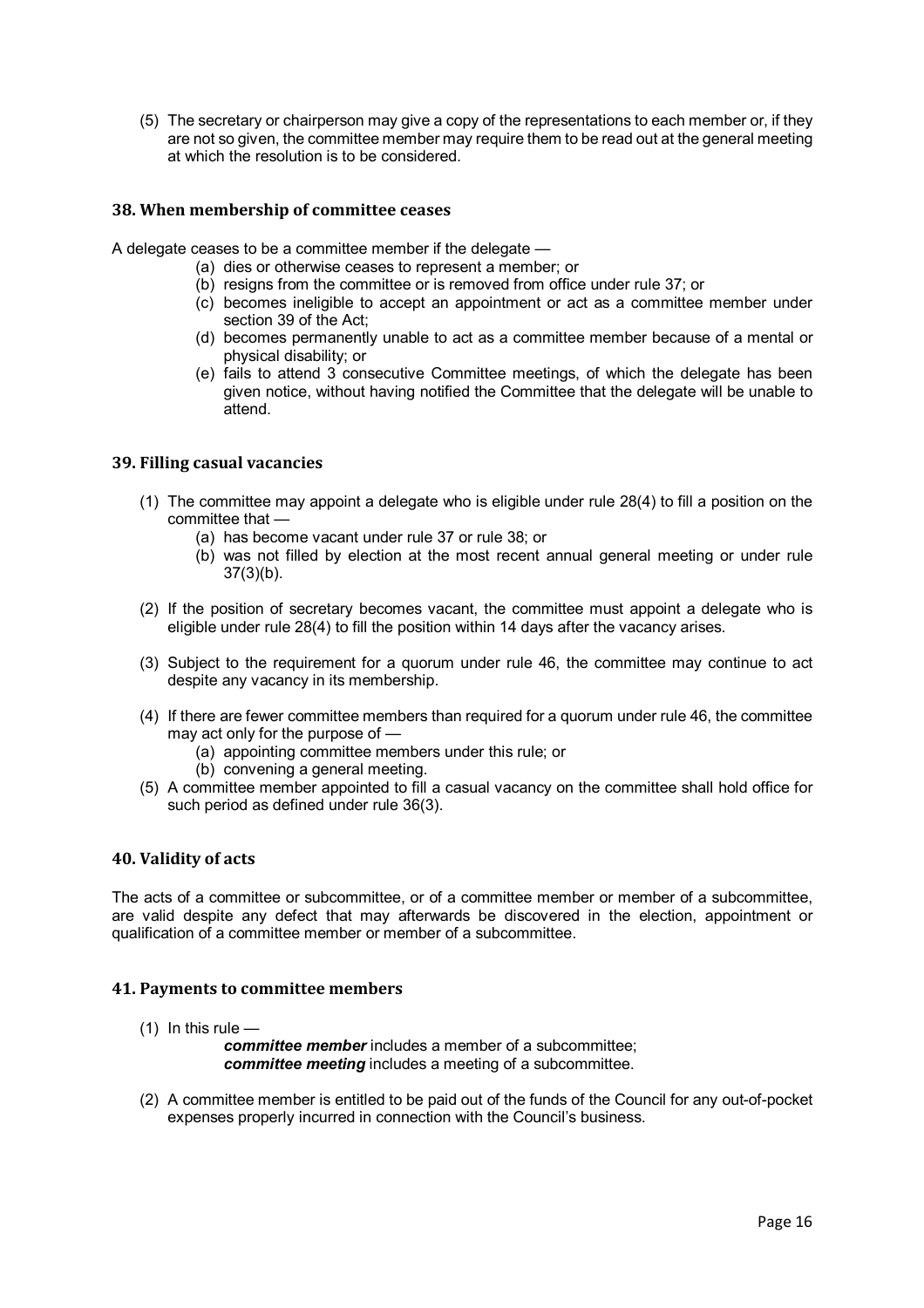## **Division 4 — Committee meetings**

#### **42. Committee meetings**

- (1) The committee must meet at least 3 times in each year on the dates and at the times and places determined by the committee.
- (2) The date, time and place of the first committee meeting must be determined by the committee members as soon as practicable after the annual general meeting at which the committee members are elected.
- (3) Special committee meetings may be convened by the chairperson or any 3 committee members.

#### **43. Notice of committee meetings**

- (1) Notice of each committee meeting must be given to each committee member at least 48 hours before the time of the meeting.
- (2) The notice must state the date, time and place of the meeting and must describe the general nature of the business to be conducted at the meeting.
- (3) Unless subrule (4) applies, the only business that may be conducted at the meeting is the business described in the notice.
- (4) Urgent business that has not been described in the notice may be conducted at the meeting if the committee members at the meeting unanimously agree to treat that business as urgent.

#### **44. Procedure and order of business**

- (1) The president or, in the president's absence, the vice-president must preside as chairperson of each committee meeting.
- (2) If the president and vice-president are absent or are unwilling to act as chairperson of a meeting, the committee members at the meeting must choose one of them to act as chairperson of the meeting.
- (3) The procedure to be followed at a committee meeting must be determined from time to time by the committee.
- (4) The order of business at a committee meeting may be determined by the committee members at the meeting.
- (5) A member or other person who is not a committee member may attend a committee meeting if invited to do so by the committee.
- (6) A person invited under subrule (5) to attend a committee meeting
	- (a) has no right to any agenda, minutes or other document circulated at the meeting; and
	- (b) must not comment about any matter discussed at the meeting unless invited by the committee to do so; and
	- (c) cannot vote on any matter that is to be decided at the meeting.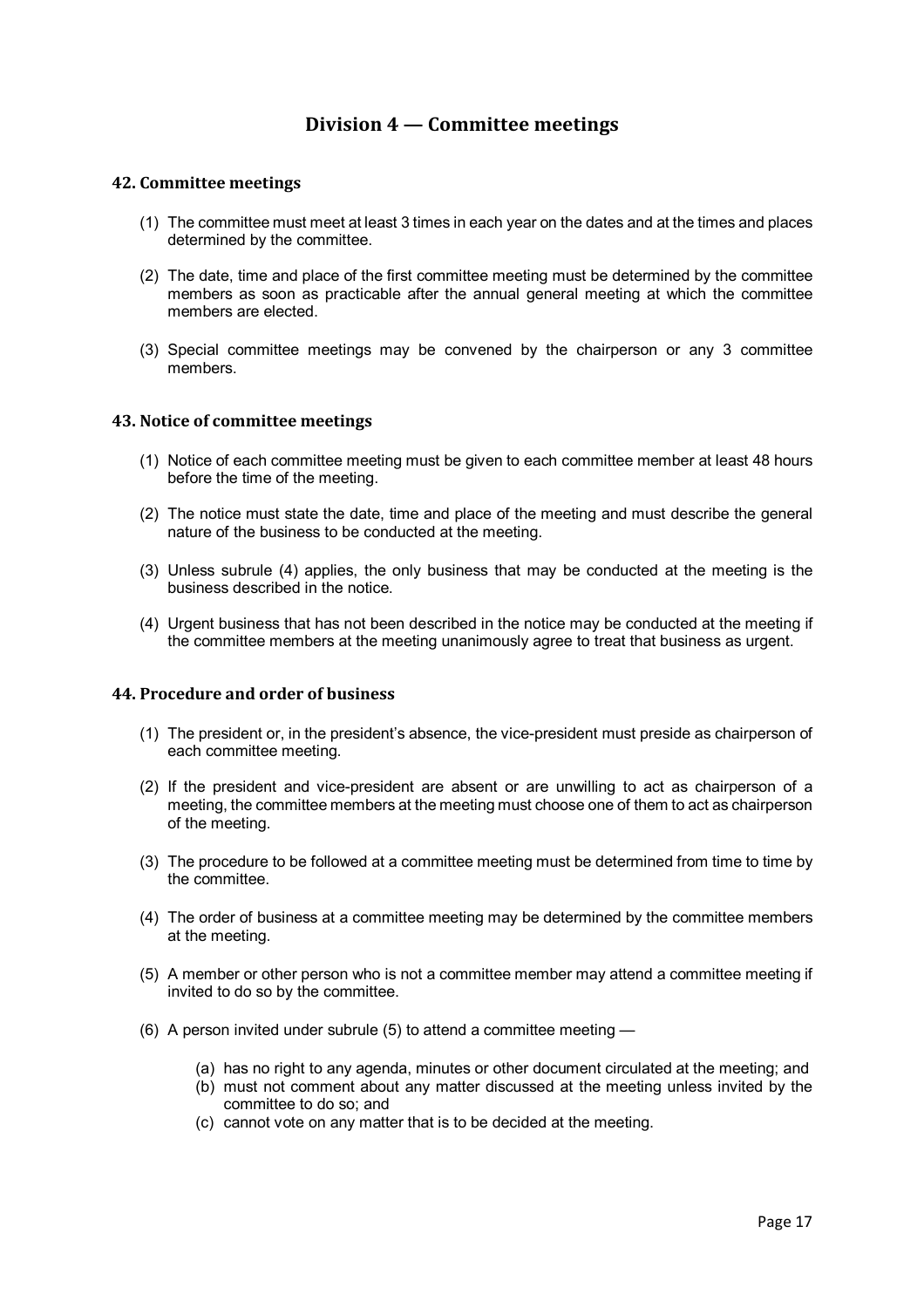#### **45. Use of technology to be present at committee meetings**

- (1) The presence of a committee member at a committee meeting need not be by attendance in person but may be by that committee member and each other committee member at the meeting being simultaneously in contact by telephone or other means of instantaneous communication.
- (2) A member who participates in a committee meeting as allowed under subrule (1) is taken to be present at the meeting and, if the member votes at the meeting, the member is taken to have voted in person.

#### **46. Quorum for committee meetings**

- (1) Subject to rule 39(4), no business is to be conducted at a committee meeting unless a quorum of any four (4) members of the committee are present.
- (2) If a quorum is not present within 30 minutes after the notified commencement time of a committee meeting —
	- (a) in the case of a special meeting the meeting lapses; or
	- (b) otherwise, the meeting is adjourned to the same time, day and place in the following week.

 $(3)$  If —

(a) a quorum is not present within 30 minutes after the commencement time of a committee meeting held under subrule (2)(b) the meeting is to be dissolved.

#### **47. Voting at committee meetings**

- (1) Each committee member present at a committee meeting has one vote on any question arising at the meeting.
- (2) A motion is carried if a majority of the committee members present at the committee meeting vote in favour of the motion.
- (3) If the votes are divided equally on a question, the President shall have a casting vote.
- (4) A vote may take place by the committee members present indicating their agreement or disagreement or by a show of hands, unless the committee decides that a secret ballot is needed to determine a particular question.
- (5) If a secret ballot is needed, the chairperson of the meeting must decide how the ballot is to be conducted.

## **48. Minutes of committee meetings**

- (1) The committee must ensure that minutes are taken and kept of each committee meeting.
- (2) The minutes must record the following
	- (a) the names of the committee members present at the meeting;
	- (b) the name of any person attending the meeting under rule  $44(5)$ ;
	- (c) the business considered at the meeting;
	- (d) any motion on which a vote is taken at the meeting and the result of the vote.
- (3) The minutes of a committee meeting must be recorded within 30 days after the meeting is held.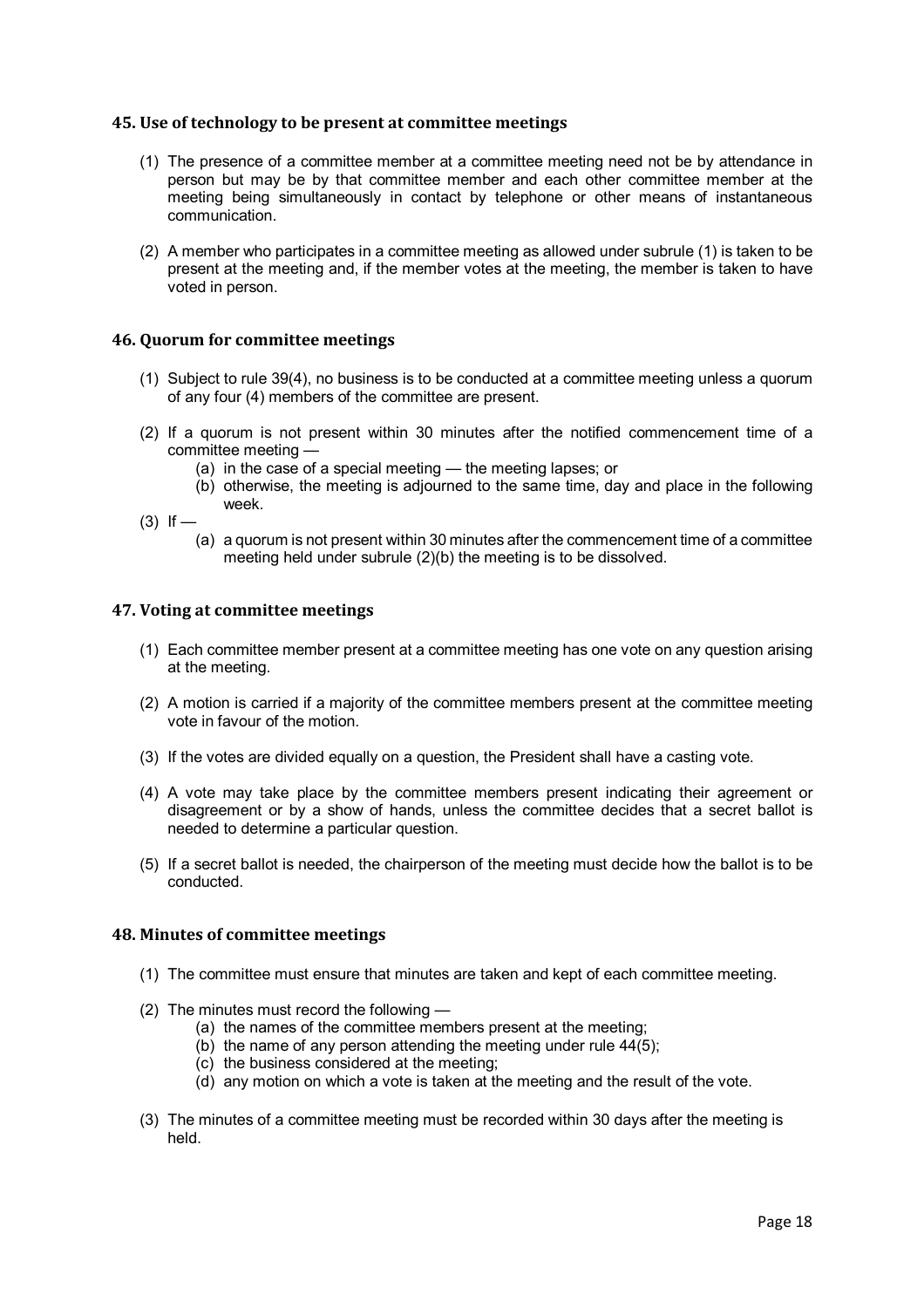- (4) The chairperson must ensure that the minutes of a committee meeting are reviewed and confirmed as correct by —
	- (a) the chairperson of the meeting; or
	- (b) the chairperson of the next committee meeting.
- (5) When the minutes of a committee meeting have been signed as correct they are, until the contrary is proved, evidence that —
	- (a) the meeting to which the minutes relate was duly convened and held; and
	- (b) the matters recorded as having taken place at the meeting took place as recorded; and
	- $\overrightarrow{c}$  any appointment purportedly made at the meeting was validly made.

## **Division 5 — Subcommittees and subsidiary offices**

#### **49. Subcommittees and subs**i**diary offices**

- (1) To help the committee in the conduct of the Council's business, the committee may, in writing, do either or both of the following —
	- (a) appoint one or more subcommittees;
	- (b) create one or more subsidiary offices and appoint people to those offices.
- (2) A subcommittee may consist of the number of people, whether or not delegates, that the committee considers appropriate.
- (3) A person may be appointed to a subsidiary office whether or not the person is a delegate.
- (4) Subject to any directions given by the committee
	- (a) a subcommittee may meet and conduct business as it considers appropriate; and
	- (b) the holder of a subsidiary office may carry out the functions given to the holder as the holder considers appropriate.

#### **50. Delegation to subcommittees and holders of subsidiary offices**

 $(1)$  In this rule —

*non-delegable duty* means a duty imposed on the committee by the Act or another written law.

- (2) The committee may, in writing, delegate to a subcommittee or the holder of a subsidiary office the exercise of any power or the performance of any duty of the committee other than —
	- (a) the power to delegate; and
	- (b) a non-delegable duty.
- (3) A power or duty, the exercise or performance of which has been delegated to a subcommittee or the holder of a subsidiary office under this rule, may be exercised or performed by the subcommittee or holder in accordance with the terms of the delegation.
- (4) The delegation may be made subject to any conditions, qualifications, limitations or exceptions that the committee specifies in the document by which the delegation is made.
- (5) The delegation does not prevent the committee from exercising or performing at any time the power or duty delegated.
- (6) Any act or thing done by a subcommittee or by the holder of a subsidiary office, under the delegation has the same force and effect as if it had been done by the committee.
- (7) The committee may, in writing, amend or revoke the delegation.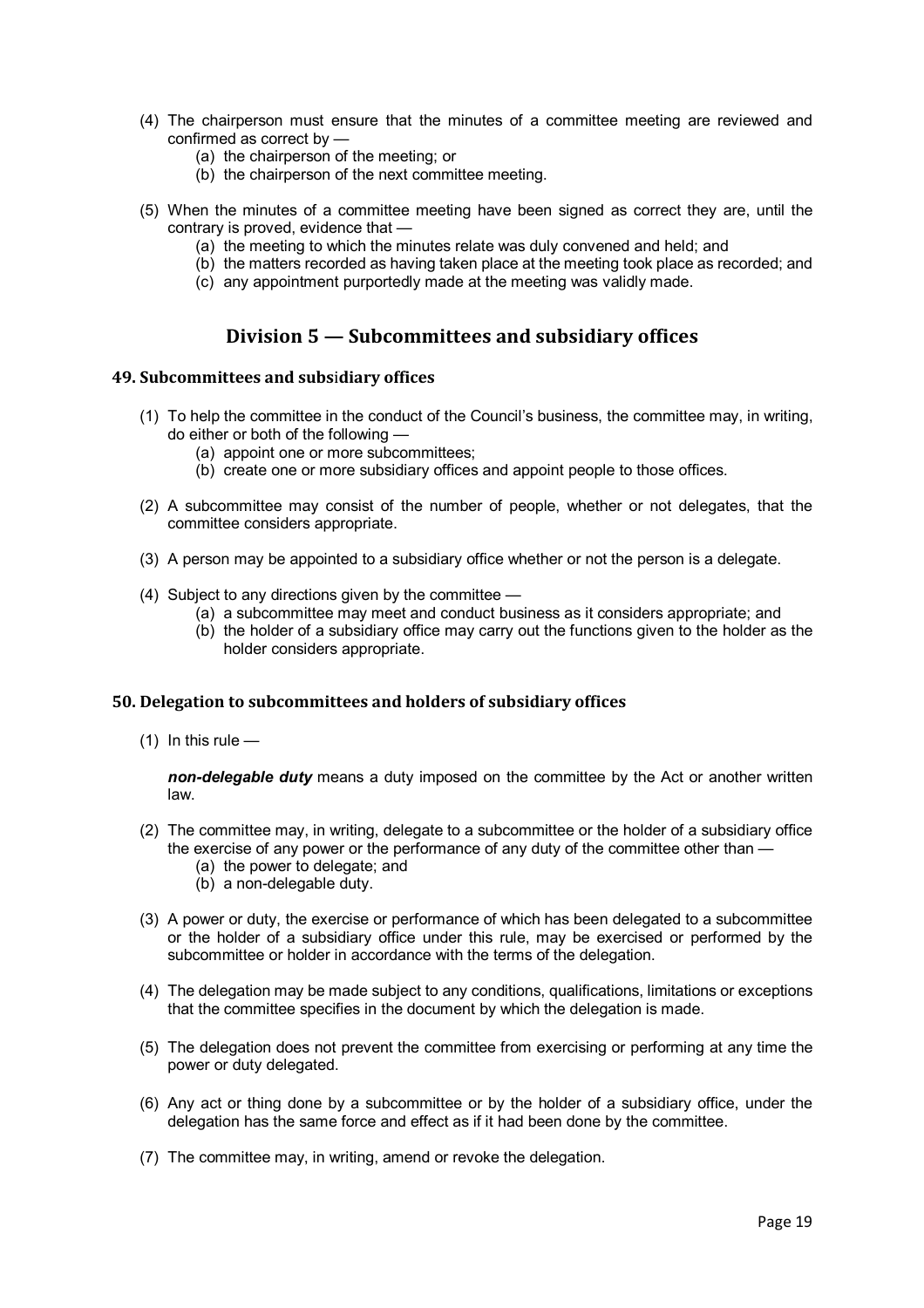# **PART 6 — GENERAL MEETINGS OF COUNCIL**

## **51. Annual general meeting**

- (1) The committee must determine the date, time and place of the annual general meeting.
- (2) If it is proposed to hold the annual general meeting more than 6 months after the end of the Council's financial year, the secretary must apply to the Commissioner for permission under section 50(3)(b) of the Act within 4 months after the end of the financial year.
- (3) The ordinary business of the annual general meeting is as follows
	- (a) to confirm the minutes of the previous annual general meeting and of any special general meeting held since then if the minutes of that meeting have not yet been confirmed;
	- (b) to receive and consider
		- (i) the committee's annual report on the Council's activities during the preceding financial year; and
		- (ii) the financial report of the Council for the preceding financial year presented under Part 5 of the Act;
		- (iii) a copy of the report of the review or auditor's report on the financial statements or financial report;
	- (c) to elect the office holders of the Council and other committee members;
	- (d) to appoint or remove a reviewer or auditor of the Council in accordance with the Act;
	- (e) to confirm or vary the fees, subscriptions and other amounts (if any) to be paid by members.
- (4) Any other business of which notice has been given in accordance with these rules may be conducted at the annual general meeting.

#### **52. Special general meetings**

- (1) The committee may convene a special general meeting.
- (2) The committee must convene a special general meeting if at least 20% of the members require a special general meeting to be convened.
- (3) The members requiring a special general meeting to be convened must
	- (a) make the requirement by written notice given to the secretary; and
	- (b) state in the notice the business to be considered at the meeting; and
	- (c) each sign the notice.
- (4) The special general meeting must be convened within 28 days after notice is given under subrule (3)(a).
- (5) If the committee does not convene a special general meeting within that 28 day period, the members making the requirement (or any of them) may convene the special general meeting.
- (6) A special general meeting convened by members under subrule (5)
	- (a) must be held within 3 months after the date the original requirement was made; and
	- (b) may only consider the business stated in the notice by which the requirement was made.
- (7) The Council must reimburse any reasonable expenses incurred by the members convening a special general meeting under subrule (5).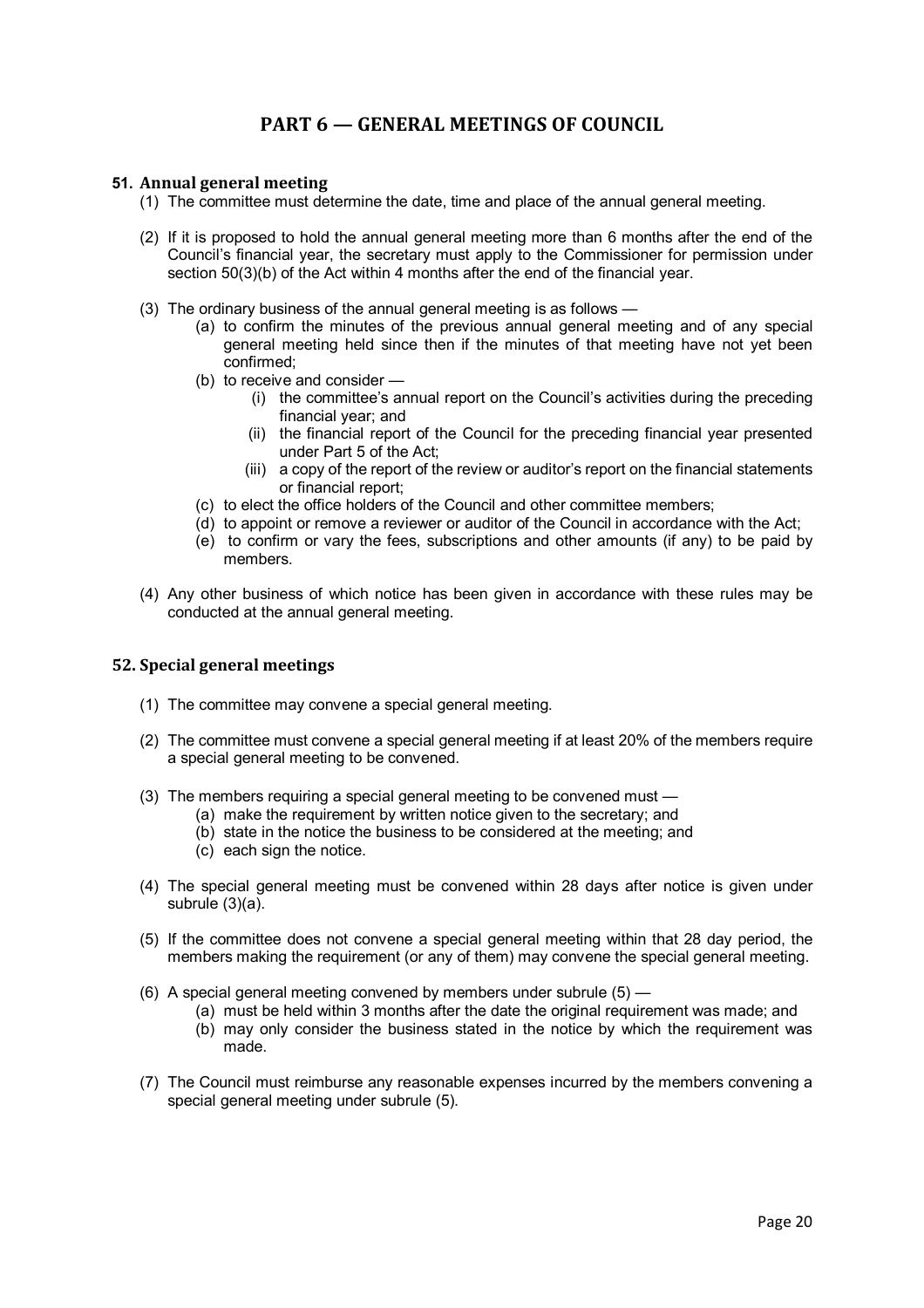#### **53. Notice of general meetings**

- (1) The secretary or, in the case of a special general meeting convened under rule 52(5), the members convening the meeting, must give to each member —
	- (a) at least 21 days' notice of a general meeting if a special resolution is to be proposed at the meeting; or
	- (b) at least 14 days' notice of a general meeting in any other case.
- (2) The notice must
	- (a) specify the date, time and place of the meeting; and
	- (b) indicate the general nature of each item of business to be considered at the meeting; and
	- (c) if the meeting is the annual general meeting, include the names of the delegates who have nominated for election to the committee under rule 33(2); and
	- (d) if a special resolution is proposed
		- (i) set out the wording of the proposed resolution as required by section 51(4) of the Act; and
		- (ii) state that the resolution is intended to be proposed as a special resolution; and
		- (iii) comply with rule 54(7).

#### **54. Proxies**

- (1) Subject to subrule (2), a member may appoint a delegate of another member who is an ordinary member as its proxy to vote and speak on its behalf at a general meeting.
- (2) A delegate may be appointed the proxy for not more than 1 other member.
- (3) The appointment of a proxy must be in writing and signed by the member making the appointment.
- (4) The member appointing the proxy may give specific directions as to how the proxy is to vote on its behalf.
- (5) If no instructions are given to the proxy, the proxy may vote on behalf of the member in any matter as the proxy sees fit.
- (6) If the committee has approved a form for the appointment of a proxy, the member may use that form or any other form -
	- (a) that clearly identifies the delegate appointed as the member's proxy; and
	- (b) that has been signed by the member.
- (7) Notice of a general meeting given to an ordinary member under rule 53 must
	- (a) state that the member may appoint an individual who is a delegate of an ordinary member as a proxy for the meeting; and
	- (b) include a copy of any form that the committee has approved for the appointment of a proxy.
- (8) A form appointing a proxy must be given to the secretary before the commencement of the general meeting for which the proxy is appointed.
- (9) A form appointing a proxy sent by post or electronically is of no effect unless it is received by the Council not later than 24 hours before the commencement of the meeting.
- (10) A member or proxy is not entitled to vote at any general meeting of the Council unless all money due and payable by the member or proxy to the Council has been paid, other than the amount of the annual subscription payable in respect of the then current year.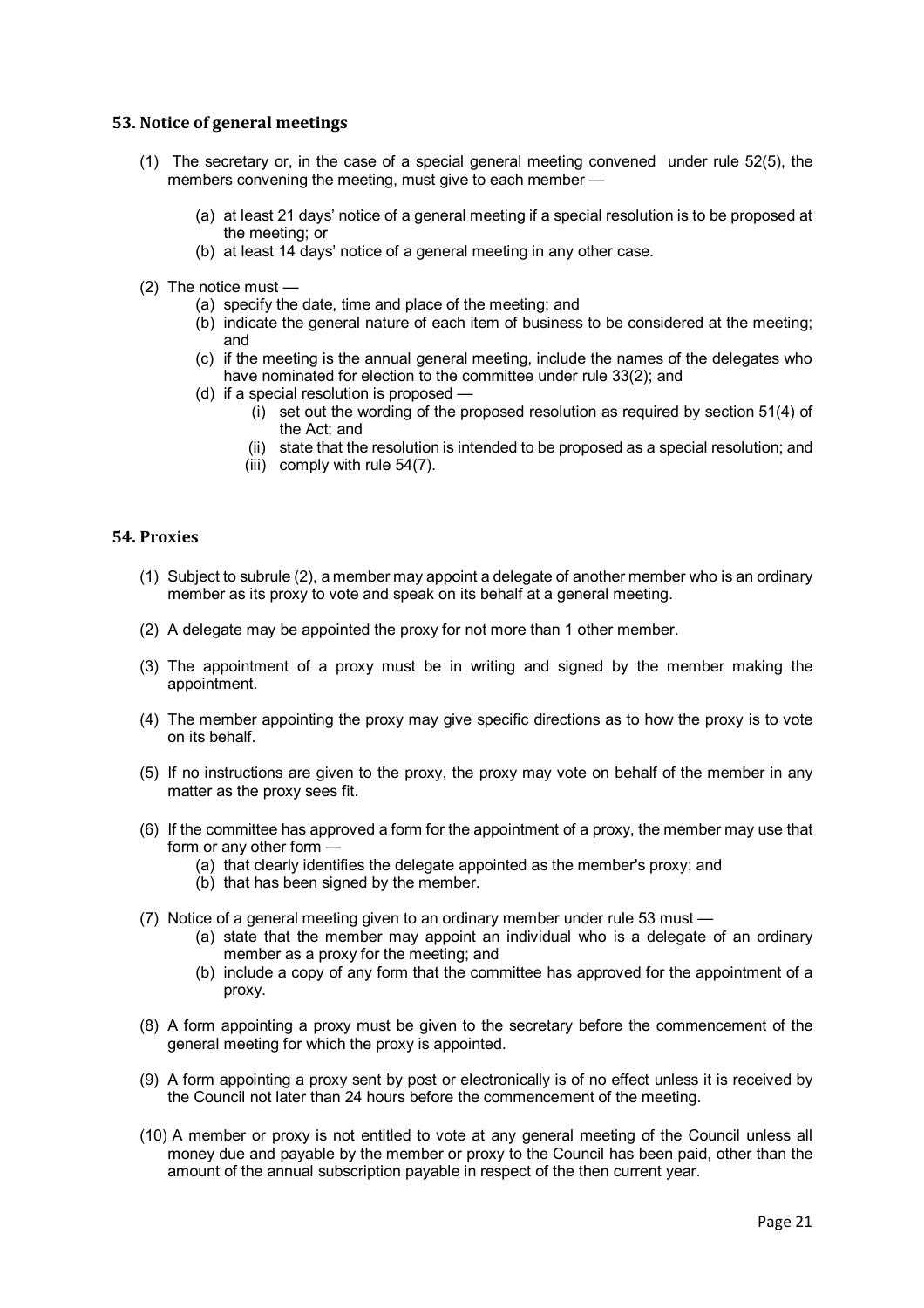## **55. Use of technology to be present at general meetings**

- (1) The presence of a member at a general meeting need not be by attendance in person but may be by that member and each other member at the meeting being simultaneously in contact by telephone or other means of instantaneous communication.
- (2) A member who participates in a general meeting as allowed under subrule (1) is taken to be present at the meeting and, if the member votes at the meeting, the member is taken to have voted in person.

## **56. Presiding member and quorum for general meetings**

- (1) The president or, in the president's absence, the vice-president must preside as chairperson of each general meeting.
- (2) If the president and vice-president are absent or are unwilling to act as chairperson of a general meeting, the committee members at the meeting must choose one of them to act as chairperson of the meeting.
- (3) No business is to be conducted at a general meeting unless a quorum of ten (10) members of the Council are present.
- (4) If a quorum is not present within 30 minutes after the notified commencement time of a general meeting —
	- (a) in the case of a special general meeting the meeting lapses; or
	- (b) in the case of the annual general meeting the meeting is adjourned to—
		- (i) the same time and day in the following week; and
		- (ii) the same place, unless the chairperson specifies another place at the time of the adjournment or written notice of another place is given to the members before the day to which the meeting is adjourned.
- $(5)$  If
	- (a) a quorum is not present within 30 minutes after the commencement time of an annual general meeting held under subrule (4)(b); and
		- (b) at least 2 ordinary members are present at the meeting,

those members present are taken to constitute a quorum.

## **57. Adjournment of general meeting**

- (1) The chairperson of a general meeting at which a quorum is present may, with the consent of a majority of the ordinary members present at the meeting, adjourn the meeting to another time at the same place or at another place.
- (2) Without limiting subrule (1), a meeting may be adjourned
	- (a) if there is insufficient time to deal with the business at hand; or
	- (b) to give the members more time to consider an item of business.
- (3) No business may be conducted on the resumption of an adjourned meeting other than the business that remained unfinished when the meeting was adjourned.
- (4) Notice of the adjournment of a meeting under this rule is not required unless the meeting is adjourned for 14 days or more, in which case notice of the meeting must be given in accordance with rule 53.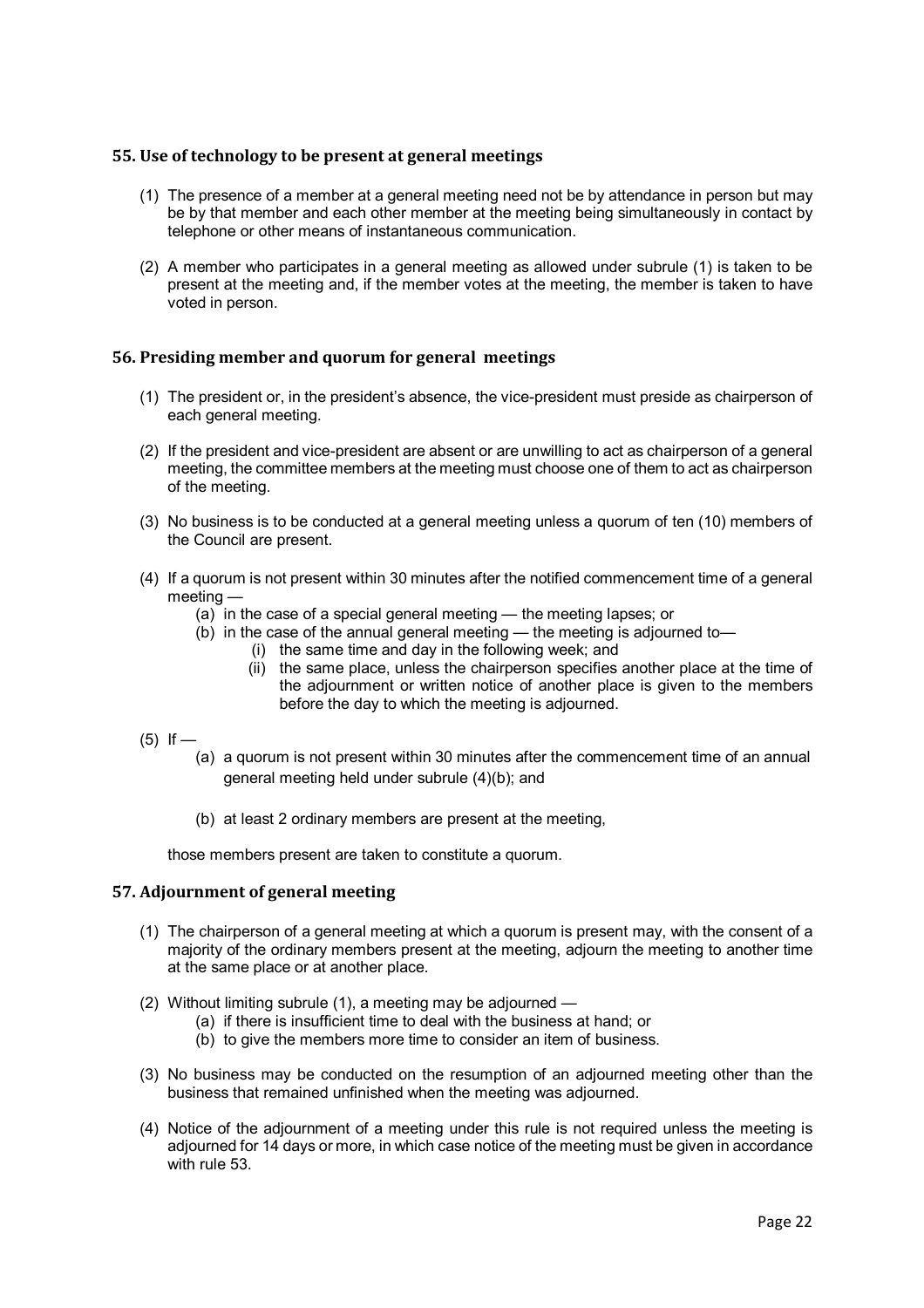## **58. Voting at general meeting**

- (1) On any question arising at a general meeting
	- (a) subject to subrule (6), each member has one vote.
	- (b) ordinary members may vote personally through their delegate or by proxy.
- (2) A member may appoint an individual as its delegate, to vote on its behalf on any question at a particular general meeting or at any general meeting.
- (3) A copy of the document by which the appointment is made must be given to the secretary before any general meeting to which the appointment applies.
- (4) The appointment has effect until
	- (a) the end of any general meeting to which the appointment applies; or
	- (b) the appointment is revoked by the body corporate and written notice of the revocation is given to the secretary.
- (5) Except in the case of a special resolution, a motion is carried if a majority of the ordinary members represented at a general meeting vote in favour of the motion.
- (6) If votes are divided equally on a question at a general meeting, the chairperson of the meeting has a second or casting vote.
- (7) If the question is whether or not to confirm the minutes of a previous general meeting, only members who were represented at that meeting may vote.
- (8) For a delegate to be eligible to vote at a general meeting on behalf of an ordinary member, the ordinary member —
	- (a) must have been an ordinary member at the time notice of the meeting was given under rule 52; and
	- (b) must have paid any fee or other money payable to the Council by the member.

## **59. When special resolutions are required**

- (1) A special resolution is required if it is proposed at a general meeting
	- (a) to affiliate the Council with another body; or
		- (b) to request the Commissioner to apply to the State Administrative Tribunal under section 109 of the Act for the appointment of a statutory manager.
- (2) Subrule (1) does not limit the matters in relation to which a special resolution may be proposed.

## **60. Determining whether resolution carried**

 $(1)$  In this rule —

*poll* means the process of voting in relation to a matter that is conducted in writing.

- (2) Subject to subrule (4), the chairperson of a general meeting may, on the basis of general agreement or disagreement or by a show of hands, declare that a resolution has been —
	- (a) carried; or
	- (b) carried unanimously; or
	- (c) carried by a particular majority; or
	- (d) lost.
- (3) If the resolution is a special resolution, the declaration under subrule (2) must identify the resolution as a special resolution.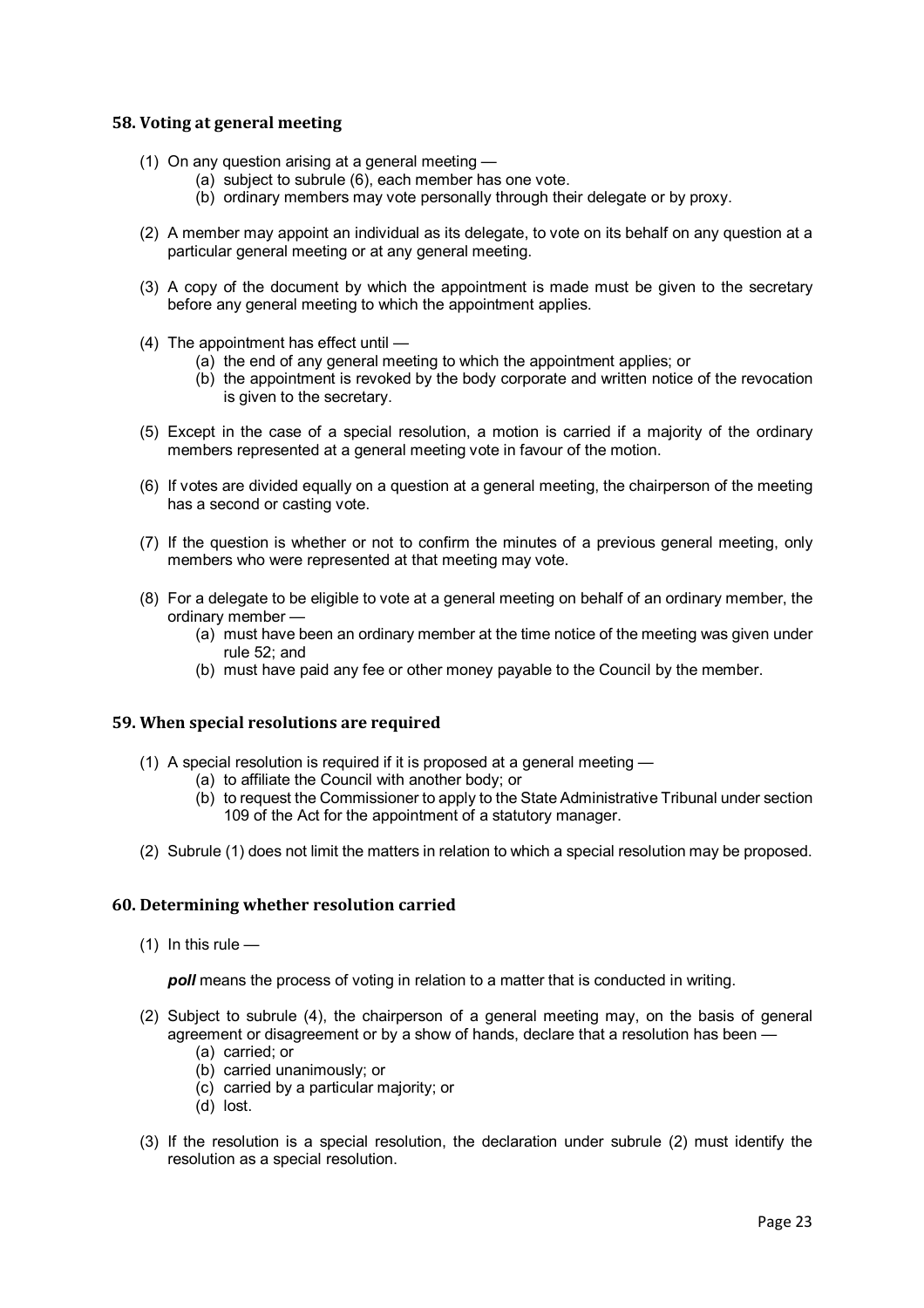- (4) If a poll is demanded on any question by the chairperson of the meeting or by at least 3 other ordinary members present in person or by proxy —
	- (a) the poll must be taken at the meeting in the manner determined by the chairperson;
	- (b) the chairperson must declare the determination of the resolution on the basis of the poll.
- (5) If a poll is demanded on the election of the chairperson or on a question of an adjournment, the poll must be taken immediately.
- (6) If a poll is demanded on any other question, the poll must be taken before the close of the meeting at a time determined by the chairperson.
- (7) A declaration under subrule (2) or (4) must be entered in the minutes of the meeting, and the entry is, without proof of the voting in relation to the resolution, evidence of how the resolution was determined.

#### **61. Minutes of general meeting**

- (1) The secretary, or a person authorised by the committee from time to time, must take and keep minutes of each general meeting.
- (2) The minutes must record the business considered at the meeting, any resolution on which a vote is taken and the result of the vote.
- (3) In addition, the minutes of each annual general meeting must record
	- (a) the names of the ordinary members represented at the meeting; and
	- (b) any proxy forms given to the chairperson of the meeting under rule 53(8); and
	- (c) the financial statements or financial report presented at the meeting, as referred to in rule 51(3)(b)(ii); and
	- (d) any report of the review or auditor's report on the financial statements or financial report presented at the meeting, as referred to in rule 51(3)(b)(iii).
- (4) The minutes of a general meeting must be recorded within 30 days after the meeting is held.
- (5) The chairperson must ensure that the minutes of a general meeting are reviewed and signed as correct by —
	- (a) the chairperson of the meeting; or
	- (b) the chairperson of the next general meeting.
- (6) When the minutes of a general meeting have been confirmed as correct they are, in the absence of evidence to the contrary, taken to be proof that -
	- (a) the meeting to which the minutes relate was duly convened and held; and
	- (b) the matters recorded as having taken place at the meeting took place as recorded; and
	- (c) any election or appointment purportedly made at the meeting was validly made.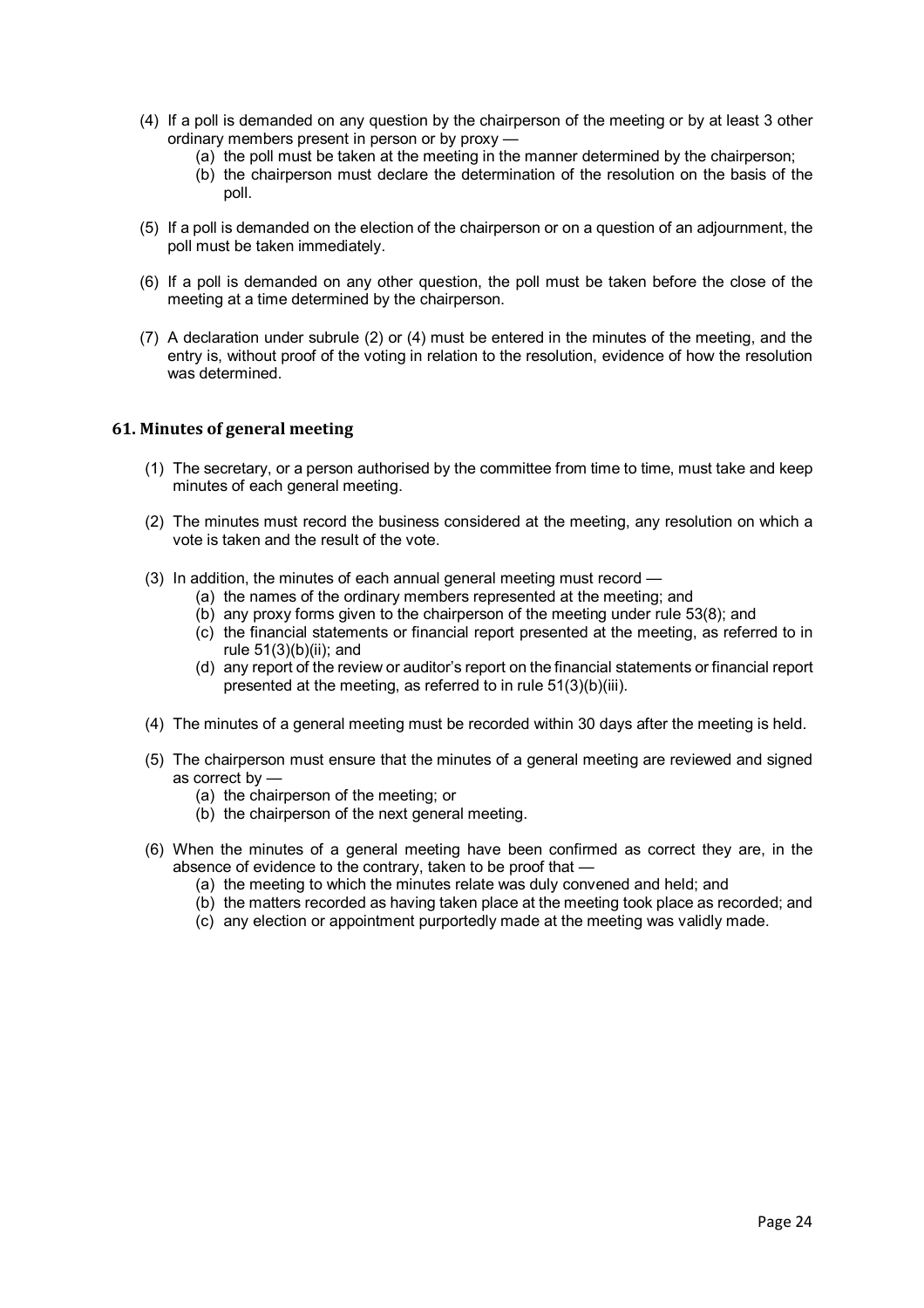# **PART 7 — FINANCIAL MATTERS**

#### **62. Source of funds**

The funds of the Council may be derived from entrance fees, annual subscriptions, donations, fundraising activities, grants, interest and any other sources approved by the committee.

#### **63. Control of funds**

- (1) The Council must open an account in the name of the Council with a financial institution from which all expenditure of the Council is made and into which all funds received by the Council are deposited. The Council may authorise more than one account to be opened in its name.
- (2) Subject to any restrictions imposed at a general meeting, the committee may approve expenditure on behalf of the Council.
- (3) The committee may authorise the treasurer to expend funds on behalf of the Council up to a specified limit without requiring approval from the committee for each item on which the funds are expended.
- (4) All cheques, drafts, bills of exchange, promissory notes and other negotiable instruments of the Council must be authorised by —
	- (a) 2 committee members; or
	- (b) one committee member and a person authorised by the committee.
- (5) All funds of the Council must be deposited into the Council's accounts within 5 working days after their receipt.

#### **64. Financial statements and financial reports**

- (1) For each financial year, the committee must ensure that the requirements imposed on the Council under Part 5 of the Act relating to the financial statements or financial report of the Council are met.
- (2) Without limiting subrule (1), those requirements include
	- (a) the preparation of the financial report; and
	- (b) the review or auditing of the financial report, as applicable; and
	- (c) the presentation to the annual general meeting of the financial report, as applicable; and
	- (d) if required, the presentation to the annual general meeting of the copy of the auditor's report, as applicable, on the financial report.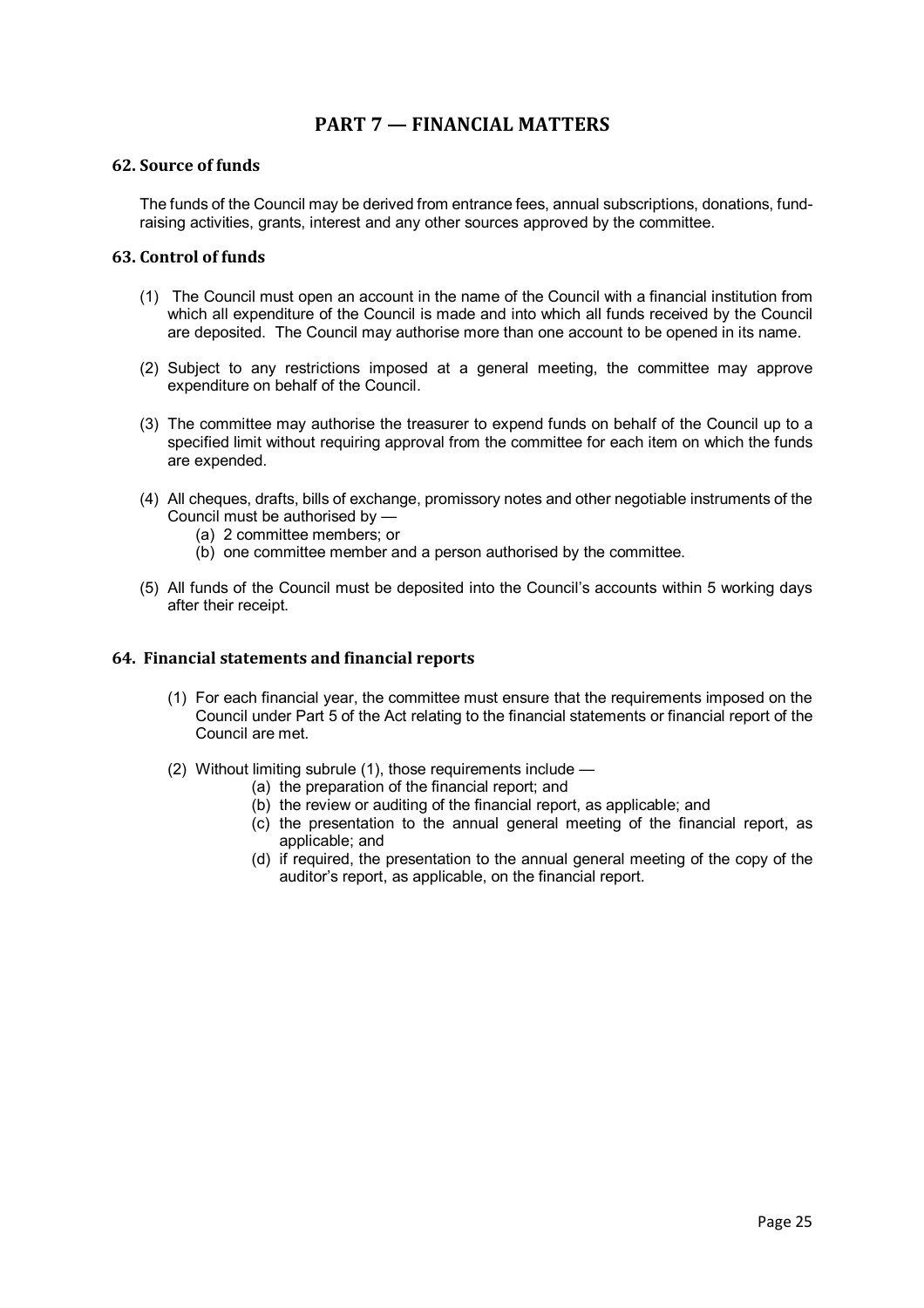# **PART 8 — GENERAL MATTERS**

## **65. By-laws**

- (1) The Council may, by resolution at a general meeting, make, amend or revoke by-laws.
- (2) By-laws may
	- (a) provide for the rights and obligations that apply to any classes of associate membership approved under rule 9(2); and
	- (b) impose restrictions on the committee's powers, including the power to dispose of the Council's assets; and
	- (c) impose requirements relating to the financial reporting and financial accountability of the Council and the auditing of the Council's accounts; and
	- (d) provide for any other matter the Council considers necessary or convenient to be dealt with in the by-laws.
- (3) A by-law is of no effect to the extent that it is inconsistent with the Act, the regulations or these rules.
- (4) Without limiting subrule (3), a by-law made for the purposes of subrule (2)(c) may only impose requirements on the Council that are additional to, and do not restrict, a requirement imposed on the Council under Part 5 of the Act.
- (5) At the request of a member, the Council must make a copy of the by-laws available for inspection by the member.

#### **66. Executing documents and common seal**

- (1) the Council may execute a document without using a common sealed provided the document is signed by –
	- (a) one office bearer and one committee member; or
	- (b) one committee member and a person authorised by the committee
- (2) The secretary shall record each occasion such document is signed.

#### **67. Giving notices to members**

 $(1)$  In this rule —

#### *recorded means* recorded in the register of members.

- (2) A notice or other document that is to be given to a member under these rules is taken not to have been given to the member unless it is in writing and —
	- (a) delivered by hand to the recorded address of the member; or
	- (b) sent by prepaid post to the recorded postal address of the member; or
	- (c) sent by facsimile or electronic transmission to an appropriate recorded number or recorded electronic address of the member.

#### **68. Custody of books and securities**

- (1) Subject to subrule (2), the books and any securities of the Council must be kept in the secretary's custody or under the secretary's control.
- (2) The financial records and, as applicable, the financial statements or financial reports of the Council must be kept in the treasurer's custody or under the treasurer's control.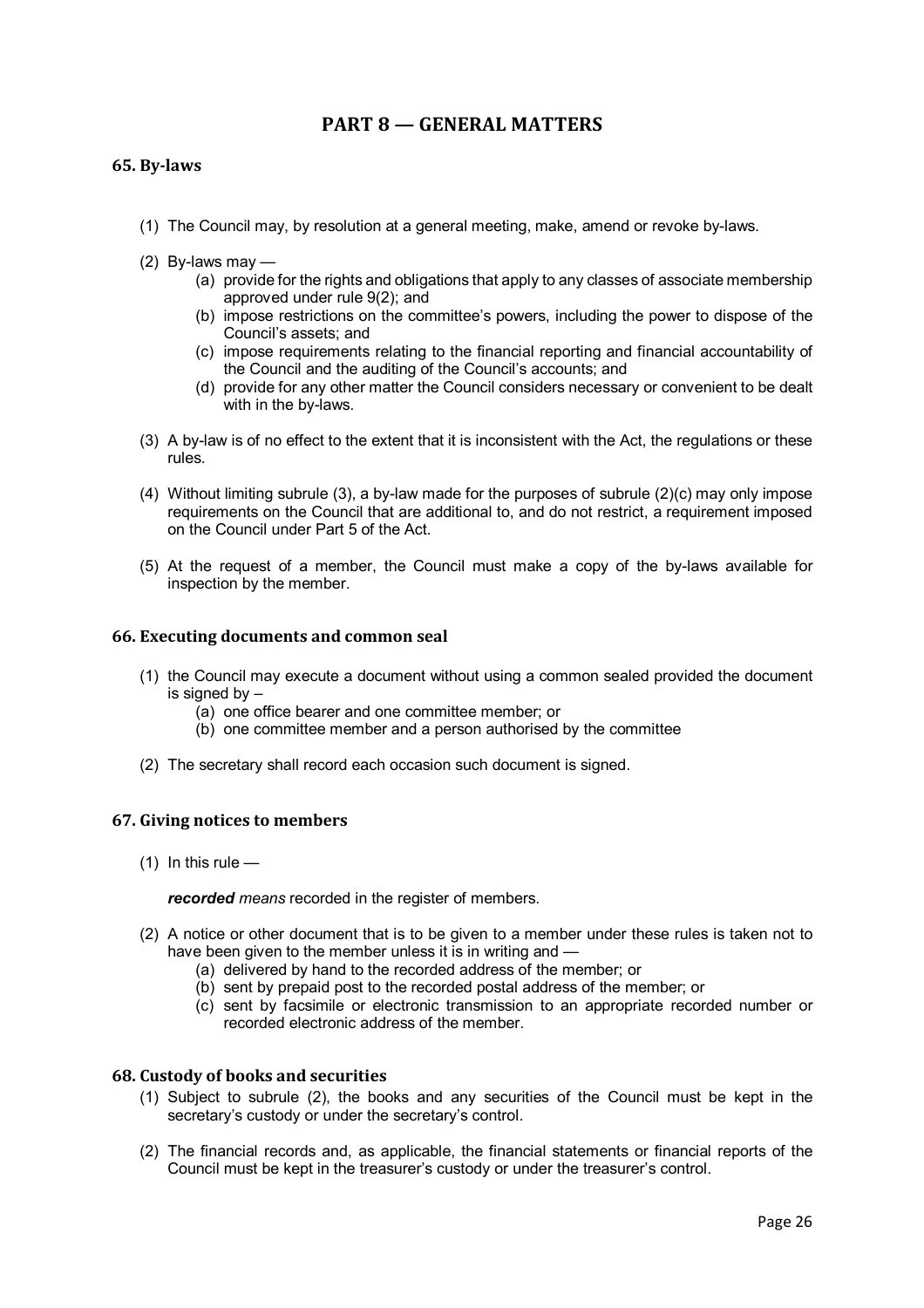- (3) Subrules (1) and (2) have effect except as otherwise decided by the committee.
- (4) The books of the Council must be retained for at least 7 years.

## **69. Record of office holders**

The record of committee members and other persons authorised to act on behalf of the Council that is required to be maintained under section 58(2) of the Act must be kept in the secretary's custody or under the secretary's control.

## **70. Inspection of records and documents**

- (1) Subrule (2) applies to a member who wants to inspect
	- (a) the register of members under section 54(1) of the Act; or
	- (b) the record of the names and addresses of committee members, and other persons authorised to act on behalf of the Council, under section 58(3) of the Act; or
	- (c) any other record or document of the Council.
- (2) The member must contact the secretary to make the necessary arrangements for the inspection.
- (3) The inspection will be free of charge.
- (4) If the member wants to inspect a document that records the minutes of a committee meeting, the right to inspect that document is subject to any decision the committee has made about minutes of committee meetings generally, or the minutes of a specific committee meeting, being available for inspection by members.
- (5) The member may make a copy of or take an extract from a record or document referred to in subrule (1)(c) but does not have a right to remove the record or document for that purpose.
- (6) The member must not use or disclose information in a record or document referred to in subrule (1)(c) except for a purpose —
	- (a) that is directly connected with the affairs of the Association; or
	- (b) that is related to complying with a requirement of the Act.

## **71. Publication by committee members of statements about Council business prohibited**

A committee member must not publish, or cause to be published, any statement about the business conducted by the Council at a general meeting or committee meeting unless —

- (a) the committee member has been authorised to do so at a committee meeting; and
- (b) the authority given to the committee member has been recorded in the minutes of the committee meeting at which it was given.

## **72. Distribution of surplus property on cancellation of incorporation or winding up**

(1) In this rule  $-$ 

*surplus property*, in relation to the Council, means property remaining after satisfaction of —

- (a) the debts and liabilities of the Council; and
- (b) the costs, charges and expenses of winding up or cancelling the incorporation of the Council,

but does not include books relating to the management of the Council.